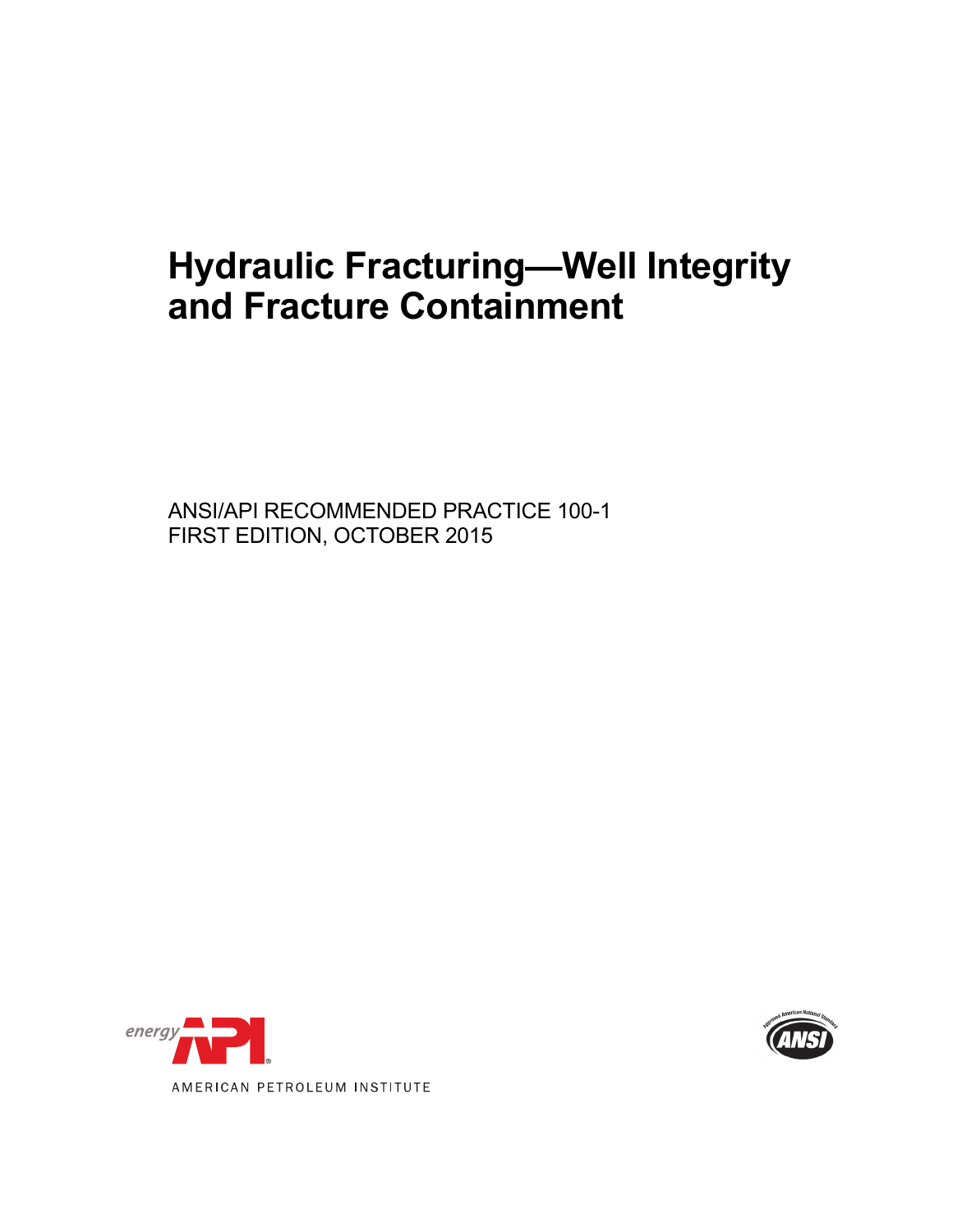# **Special Notes**

API publications necessarily address problems of a general nature. With respect to particular circumstances, local, state, and federal laws and regulations should be reviewed.

Neither API nor any of API's employees, subcontractors, consultants, committees, or other assignees make any warranty or representation, either express or implied, with respect to the accuracy, completeness, or usefulness of the information contained herein, or assume any liability or responsibility for any use, or the results of such use, of any information or process disclosed in this publication. Neither API nor any of API's employees, subcontractors, consultants, or other assignees represent that use of this publication would not infringe upon privately owned rights.

API publications may be used by anyone desiring to do so. Every effort has been made by the Institute to assure the accuracy and reliability of the data contained in them; however, the Institute makes no representation, warranty, or guarantee in connection with this publication and hereby expressly disclaims any liability or responsibility for loss or damage resulting from its use or for the violation of any authorities having jurisdiction with which this publication may conflict.

API publications are published to facilitate the broad availability of proven, sound engineering and operating practices. These publications are not intended to obviate the need for applying sound engineering judgment regarding when and where these publications should be utilized. The formulation and publication of API publications is not intended in any way to inhibit anyone from using any other practices.

Any manufacturer marking equipment or materials in conformance with the marking requirements of an API standard is solely responsible for complying with all the applicable requirements of that standard. API does not represent, warrant, or guarantee that such products do in fact conform to the applicable API standard.

Users of this Recommended Practice should not rely exclusively on the information contained in this document. Sound business, scientific, engineering, and safety judgment should be used in employing the information contained herein.

All rights reserved. No part of this work may be reproduced, translated, stored in a retrieval system, or transmitted by any means, electronic, mechanical, photocopying, recording, or otherwise, without prior written permission from the publisher. Contact the Publisher, API Publishing Services, 1220 L Street, NW, Washington, DC 20005.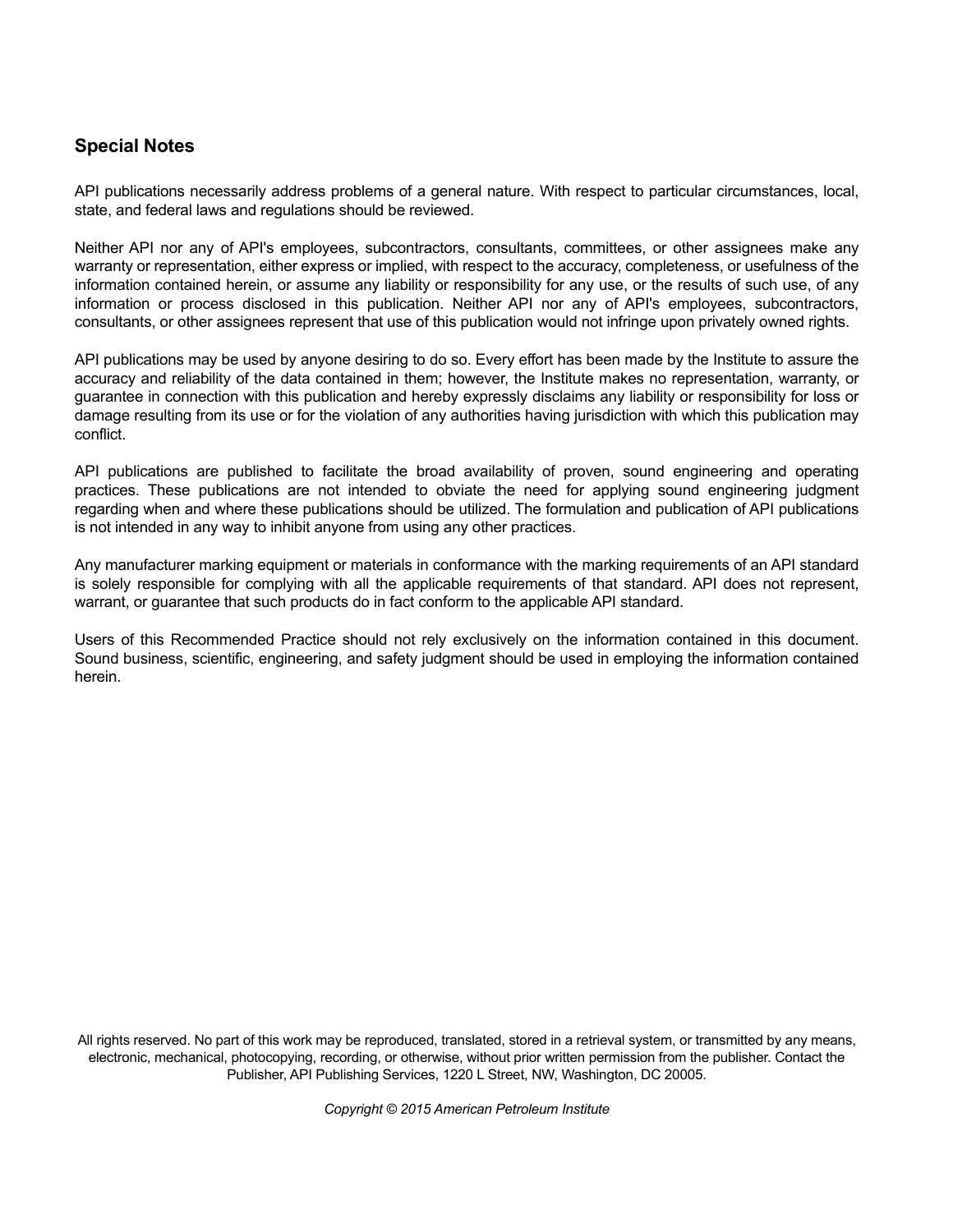# **Foreword**

The verbal forms used to express the provisions in this specification are as follows:

- the term "shall" denotes a minimum requirement in order to conform to the specification;
- the term "should" denotes a recommendation or that which is advised but not required in order to conform to the specification;
- the term "may" is used to express permission or a provision that is optional;
- the term "can" is used to express possibility or capability.

Nothing contained in any API publication is to be construed as granting any right, by implication or otherwise, for the manufacture, sale, or use of any method, apparatus, or product covered by letters patent. Neither should anything contained in the publication be construed as insuring anyone against liability for infringement of letters patent.

This document was produced under API standardization procedures that ensure appropriate notification and participation in the developmental process and is designated as an API standard. Questions concerning the interpretation of the content of this publication or comments and questions concerning the procedures under which this publication was developed should be directed in writing to the Director of Standards, American Petroleum Institute, 1220 L Street, NW, Washington, DC 20005. Requests for permission to reproduce or translate all or any part of the material published herein should also be addressed to the director.

Generally, API standards are reviewed and revised, reaffirmed, or withdrawn at least every five years. A one-time extension of up to two years may be added to this review cycle. Status of the publication can be ascertained from the API Standards Department, telephone (202) 682-8000. A catalog of API publications and materials is published annually by API, 1220 L Street, NW, Washington, DC 20005.

Suggested revisions are invited and should be submitted to the Standards Department, API, 1220 L Street, NW, Washington, DC 20005, standards@api.org.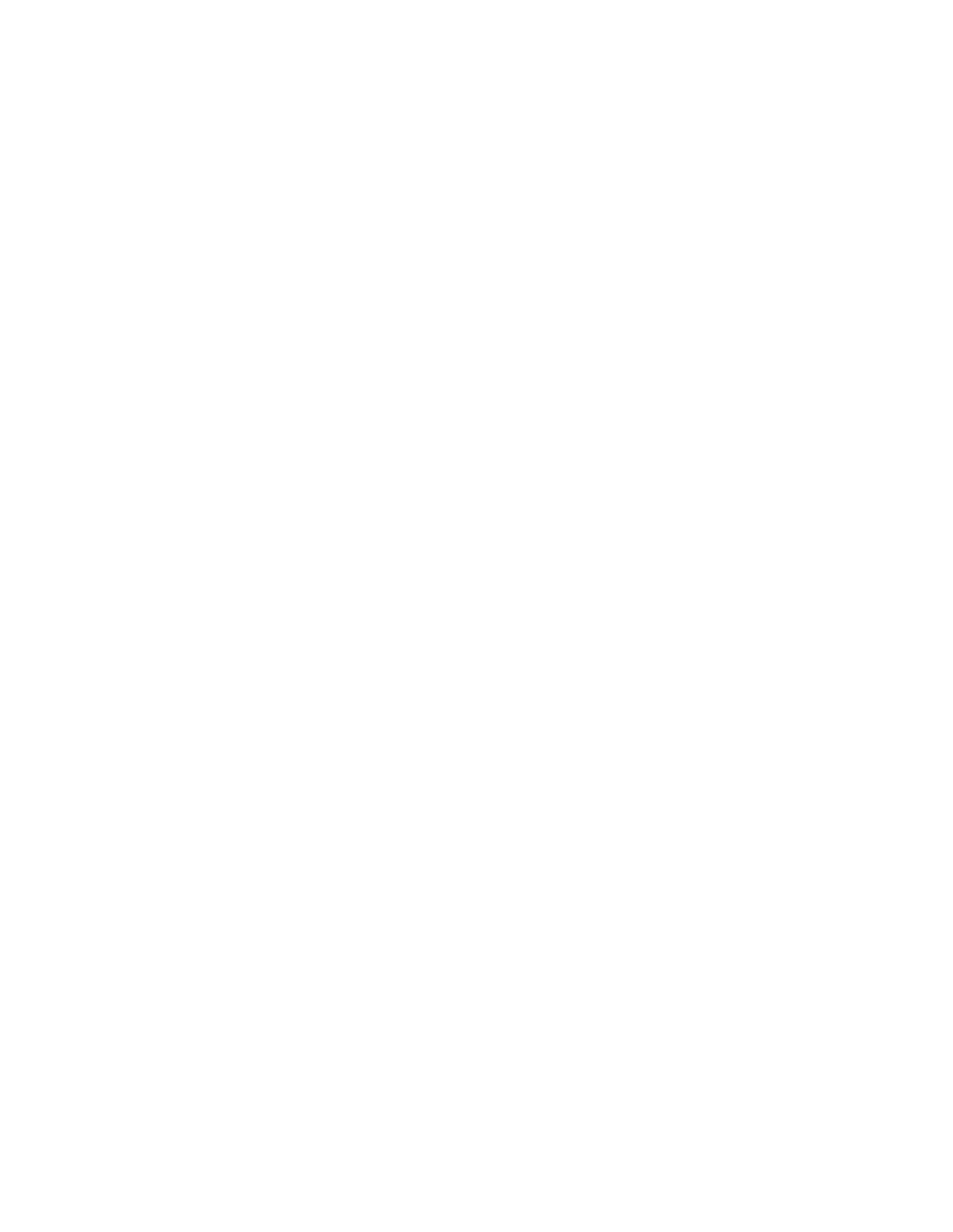# **Contents**

|                                                                  | Page |
|------------------------------------------------------------------|------|
| 1                                                                |      |
| $\mathbf{2}$                                                     |      |
| 3<br>3.1<br>3.2                                                  |      |
| 4<br>4.1<br>4.2<br>4.3<br>4.4                                    |      |
| 5<br>5.1<br>5.2<br>5.3<br>5.4<br>5.5<br>5.6<br>5.7<br>5.8<br>5.9 |      |
| 6<br>6.1<br>6.2<br>6.3<br>6.4<br>6.5<br>6.6                      |      |
| $\overline{7}$<br>7.1<br>7.2<br>7.3<br>7.4                       |      |
| 8<br>8.1<br>8.2<br>8.3<br>8.4<br>8.5<br>8.6                      |      |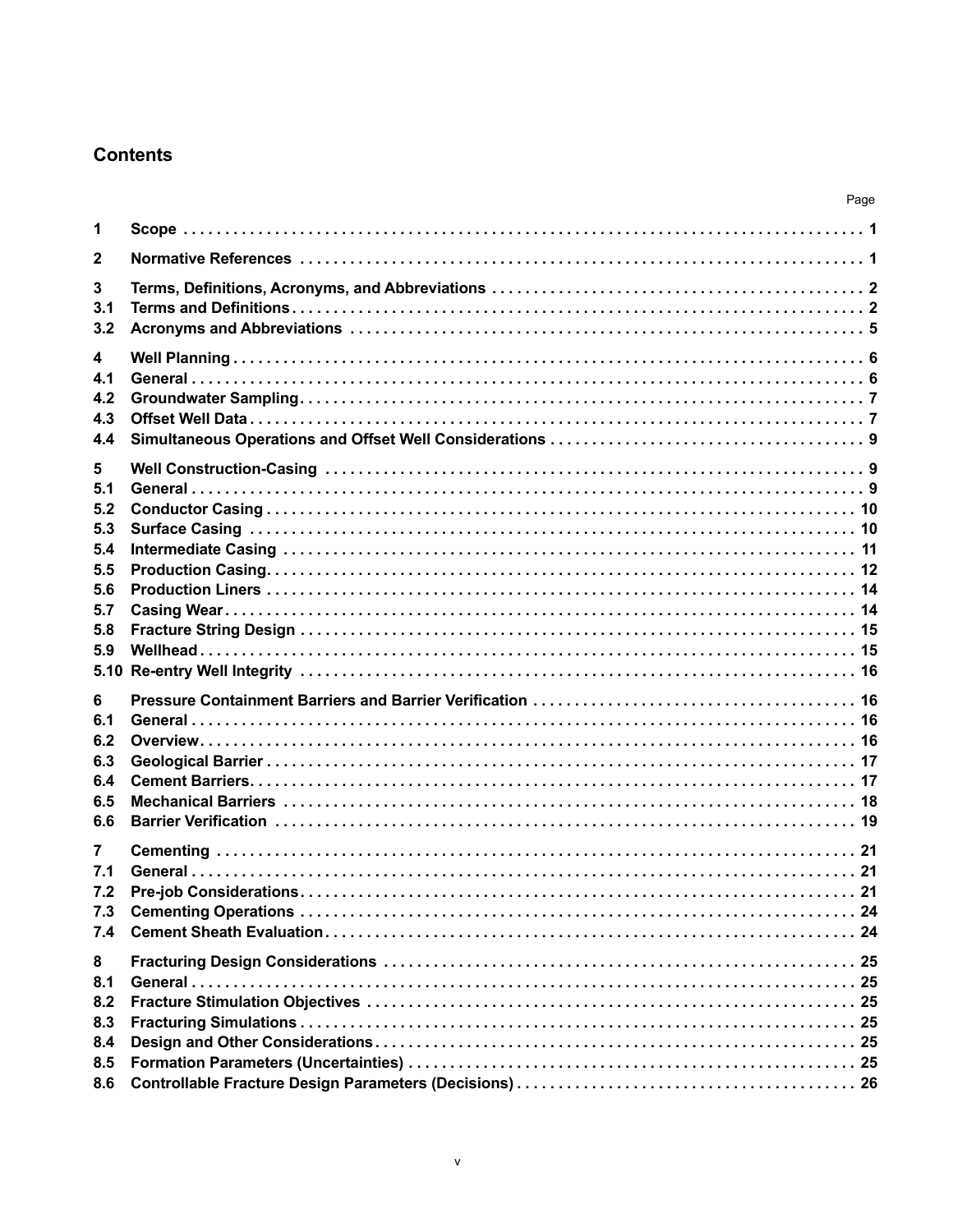# **Contents**

Page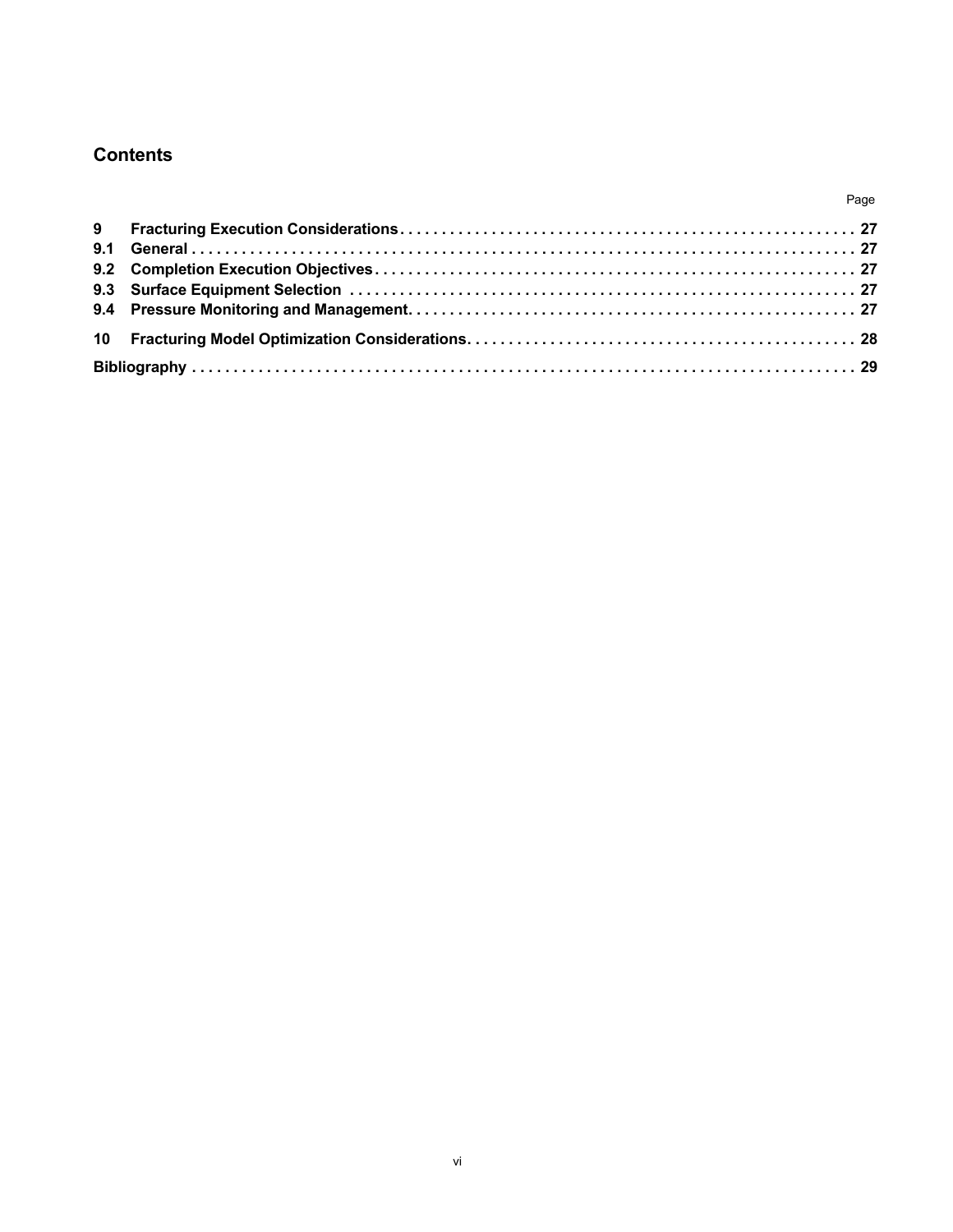# **Introduction**

This document on well integrity has two areas of focus and is limited to onshore wells. The first is to design and execute the well plan such that useable quality groundwater is isolated and protected during the drilling and subsequent fracture stimulation operations. The second is to design and construct the well and install well equipment to meet the expected fracture load requirements.

Fracture containment combines those parameters that are existing, those that can be established at installation, and those that can be controlled during execution as follows:

- existing—formation parameters with associated range of uncertainties;
- established—well barriers and integrity as created during well construction;
- controllable—fracture design and execution parameters.

Although the typical industry-wide practices associated with well construction are similar, there are considerable variations in the details of individual well design and construction due to varying geologic, environmental, regulatory, and operational settings and requirements. These practices are the result of operators gaining localized and specific knowledge based on experience, along with the development and improvements associated with technology. These experiences and practices are communicated and shared via academic training, professional and trade association literature, and industry standards and publications. Well and fracture design is an iterative and collaborative process balancing equipment limitations and economics with regulatory and technical requirements.

API 65-2 and other standards under development address topics covering the design, construction, and operation of onshore wells that are important and closely related to the subject of well integrity and containment of hydraulic fracturing treatments.

This document provides technical guidance only, and practices included herein may not be applicable in all regions and/or circumstances. This document does not constitute legal advice regarding compliance with legal or contractual requirements or risk mitigation. Where regulatory requirements are mentioned, it is not intended to be all inclusive. The operator is responsible for determining compliance with applicable legal requirements.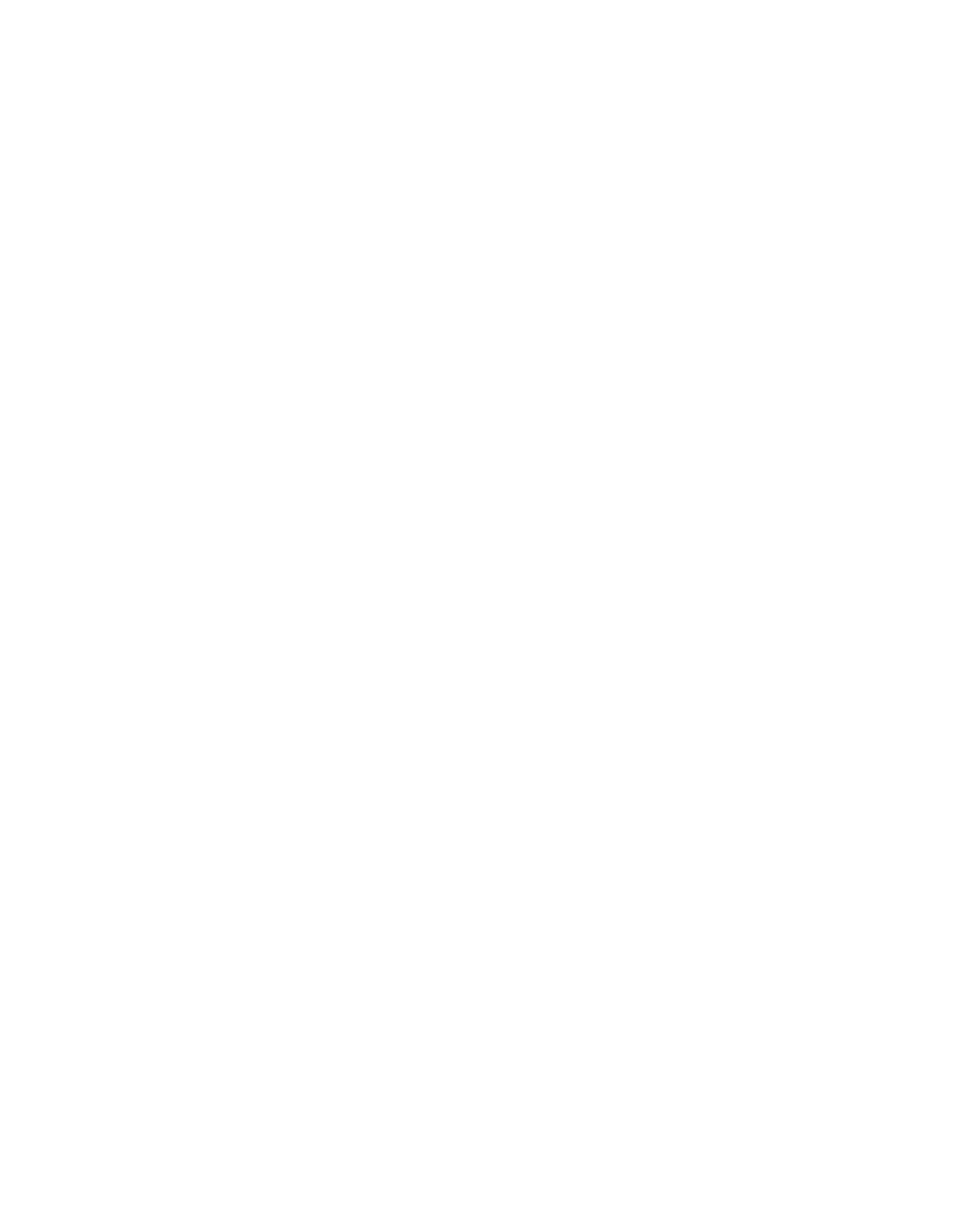# Hydraulic Fracturing—Well Integrity and Fracture Containment

# **1 Scope**

**1.1** This document contains recommended practices for onshore well construction and fracture stimulation design and execution as it relates to well integrity and fracture containment. The provisions in this document relate to the following two areas.

- a) Well integrity: the design and installation of well equipment to a standard that
	- protects and isolates useable quality groundwater,
	- delivers and executes a hydraulic fracture treatment, and
	- contains and isolates the produced fluids.
- b) Fracture containment: the design and execution of hydraulic fracturing treatments to contain the resulting fracture within a prescribed geologic interval. Fracture containment combines those parameters that are existing, those that can be established at installation, and those that can be controlled during execution:
	- existing—formation parameters with associated range of uncertainties;
	- established—well barriers and integrity as created during well construction;
	- controllable—fracture design and execution parameters.

**1.2** The guidance from this document covers recommendations for pressure containment barrier design and well construction practices for onshore wells that will undergo hydraulic fracture stimulation. This document is specifically for wells drilled and completed onshore, although many of the provisions are applicable to wells in coastal waters.

**1.3** This document does not attempt to address the full well life cycle of well operations although a brief paragraph on fracture stimulation for re-entries is included in 5.10. This document is not a detailed well construction or fracture design manual. This document does not apply to continuous injection operations such as water disposal, water-flooding or cuttings re-injection wells, or any other continuous injection operation.

**1.4** API 100-2 is a companion document that also contains recommended practices applicable to the planning and operation of hydraulically fractured wells. This document includes recommendations for managing environmental aspects during well planning, construction, and execution.

# **2 Normative References**

The following referenced documents are indispensable for the application of this document. For dated references, only the edition cited applies. For undated references, the latest edition of the referenced document (including any amendments) applies.

API Standard 65-2, *Isolating Potential Flow Zones During Well Construction* 

API Recommended Practice 100-2, *Environmental Aspects Associated with E&P Operations Including Hydraulic Fracturing*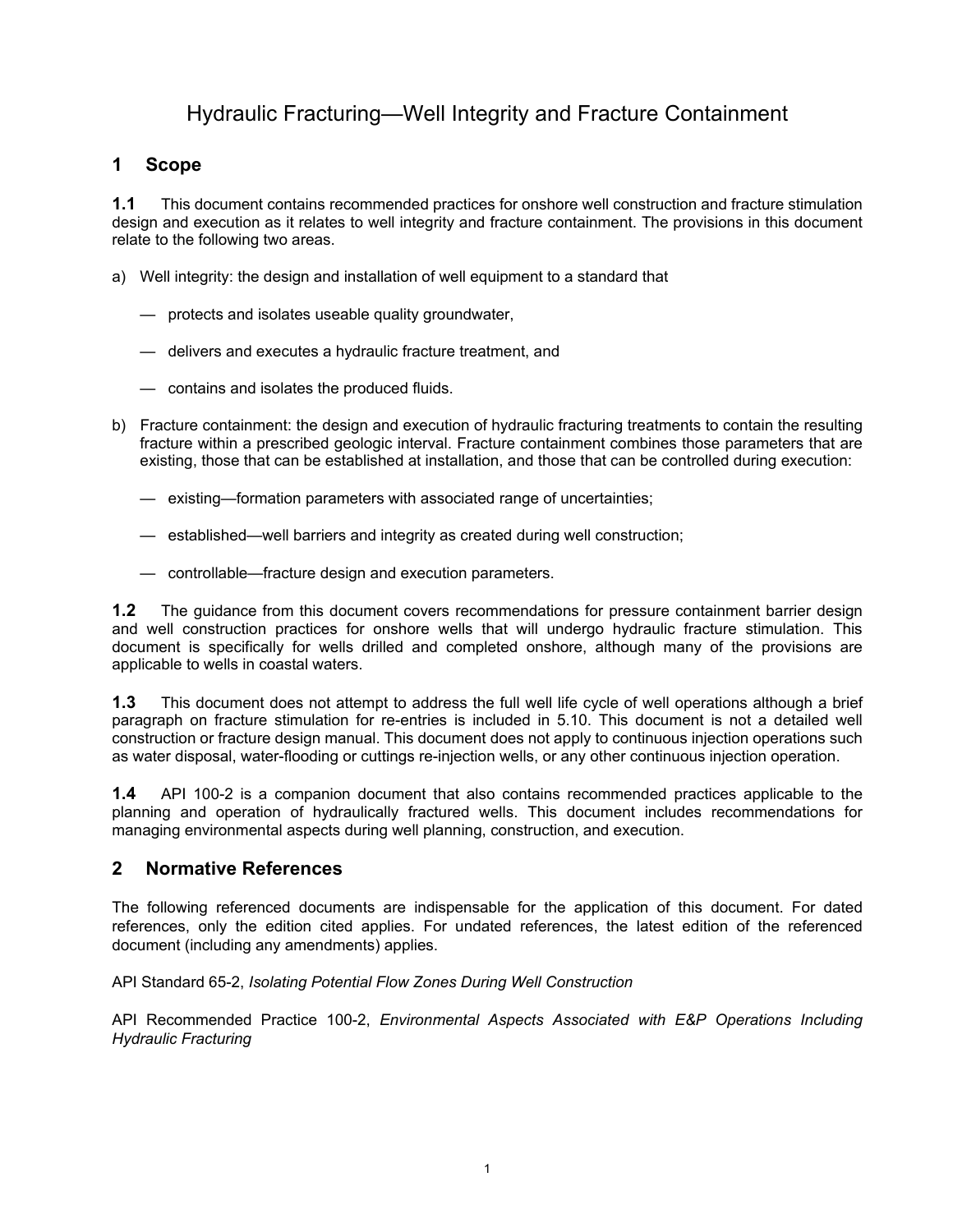# **3 Terms, Definitions, Acronyms, and Abbreviations**

# **3.1 Terms and Definitions**

For the purposes of this document, the following definitions apply.

## **3.1.1**

#### **annulus**

The space between the borehole and tubulars or between tubulars.

# **3.1.2**

#### **aquifer**

A subsurface formation that is sufficiently permeable to conduct groundwater and to yield economically significant quantities of water to wells and springs.

## **3.1.3**

#### **barrier**

A component or practice that contributes to the total system reliability by preventing liquid or gas flow when properly installed.

## **3.1.4**

#### **calibration test**

A small injection treatment, performed prior to the main hydraulic fracturing treatment, to acquire job design and execution data.

#### **3.1.5**

#### **cased hole**

The wellbore intervals in a well that are cased with casing and/or a liner.

#### **3.1.6**

#### **centralizer**

A mechanical device that is attached to the outside of the casing and used to facilitate running casing to the desired depth and to assist in centering the casing in the wellbore.

NOTE 1 These devices are designed to contact the wall of the hole the casing is being run in and center the casing in the well and/or keep the casing from contacting the wellbore wall.

NOTE 2 These can be either bow spring, rigid, or solid body devices (see API 10D-2).

#### **3.1.7**

#### **completion string**

The string consists primarily of production tubing, but also includes additional components such as gas lift mandrels, chemical injection and instrument ports, landing nipples, and packer or packer seal assemblies.

NOTE The completion string is installed inside the production casing and used to produce fluids to the surface.

#### **3.1.8**

#### **conductor casing**

Casing that supports unconsolidated sediments providing hole stability for initial drilling operations.

NOTE 1 This is normally the first string set and provides no pressure containment.

NOTE 2 This string can also provide structural support to the well system.

# **3.1.9**

#### **critical separation well**

Wells where the zone to be fracture stimulated is close to the base of useable quality groundwater.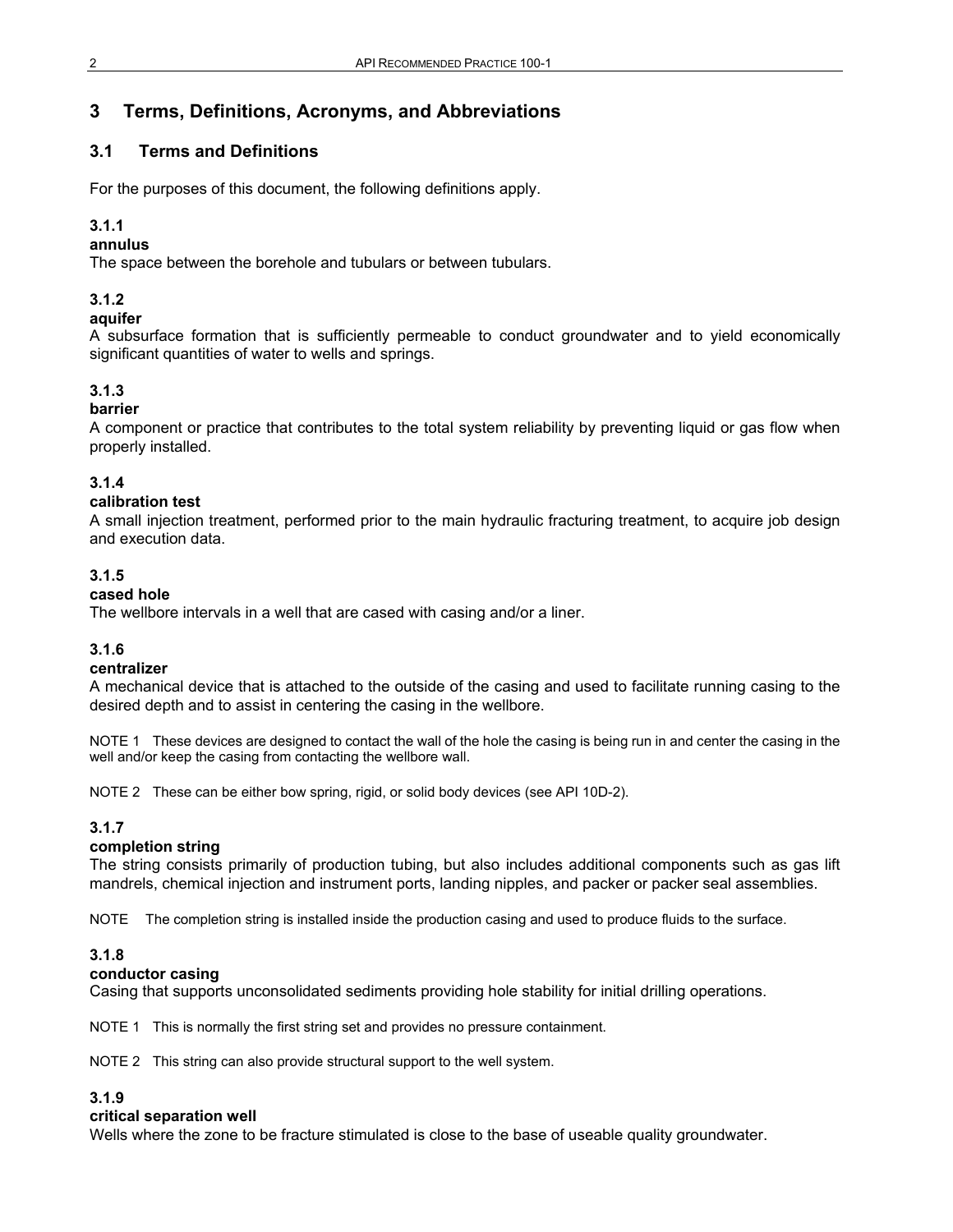#### **3.1.10 float equipment**

Casing accessories that contain check valves and become part of the lower section of a casing string for the purpose of preventing the reverse flow of cement once placed in a wellbore annulus.

# **3.1.11**

#### **formation fluid**

The fluid present within the pores, fractures, faults, vugs, caverns, or any other spaces of a formation.

NOTE The physical state of formation fluid may be liquid, gas, or both and include various types such as hydrocarbons, fresh or saline water, carbon dioxide, hydrogen sulfide, etc. and may be naturally formed or injected therein.

#### **3.1.12**

#### **formation integrity test**

#### **FIT**

Formation integrity test is similar to a leak-off test (LOT) except that fracture pressure is not exceeded.

NOTE See definition of **leak-off test**.

#### **3.1.13**

#### **fresh water**

Water generally characterized by having low concentrations of dissolved solids.

NOTE Multiple regulatory agencies and legal definitions of this term exist and should be checked for applicability to a specific situation.

#### **3.1.14**

#### **geological barrier**

The formations that have the properties to contain fluid pressure generated by the hydraulic fracturing process.

#### **3.1.15**

#### **hydraulic fracturing**

The propagation of fractures in a rock layer, as a result of the action utilizing one or more of the following: a pressurized fluid, chemical additives, and physical proppants, in order to release petroleum, natural gas, or other substances to be extracted.

NOTE Some areas with water sensitive shales use energized fluid jobs (e.g.  $N_2$ ,  $CO_2$ , LPG, LNG, or any combination) with no chemical additives instead of commonly used water-based fluids. Some hydraulically fractured operations are done without adding proppant.

#### **3.1.16**

#### **intermediate casing**

The casing that is set when geological characteristics or wellbore conditions require isolation before drilling to the target formation can be continued.

NOTE These conditions include, but are not limited to, prevention of lost circulation, formation fluid influx, or hole instability. Multiple intermediate casing strings maybe run in a single well.

#### **3.1.17**

#### **kick out**

The instrumentation used to control or take an engine offline or disengage a pump when a certain pressure has been reached or a safety feature to avoid an overpressuring event.

#### **3.1.18 leak-off test LOT**

A procedure used to determine the fracture pressure in the open or exposed formation, usually conducted immediately after drilling below a new casing shoe.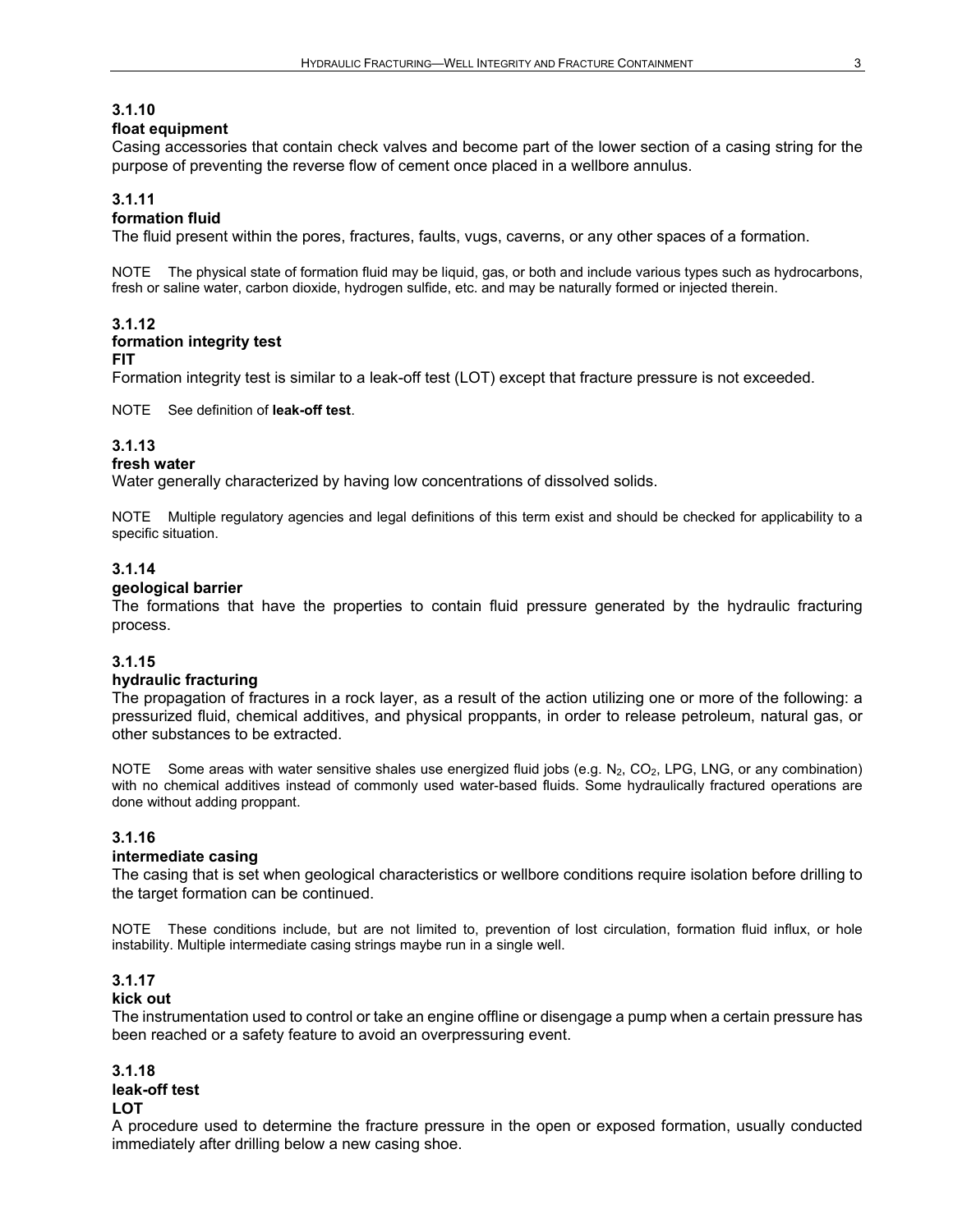# **3.1.19**

#### **liner**

A liner is a casing string that does not extend to the top of the well or to the wellhead.

NOTE The liner can be fitted with special components so that it can be connected or tied back to the surface at a later time.

## **3.1.20**

#### **liner hanger**

A device used to attach a liner to the internal wall of a previously set casing string or liner.

NOTE Conventional liner hangers are connected to the last casing (i.e. hanger) by setting slips that grip against the inner wall of the previously set casing string. Expandable liner hangers are attached by expansion of the hanger against the inner wall of the previously set casing string.

#### **3.1.21**

#### **mechanical barrier**

A subset of physical barriers that consists of mechanical component(s).

NOTE Set cement or a hydrostatic fluid column are not considered mechanical barriers.

#### **3.1.22**

#### **orphaned well**

A well that is inactive and where no responsible or liable party has been identified.

#### **3.1.23**

#### **packer**

A device that can be run into a wellbore with a smaller initial outside diameter that then expands externally to seal the wellbore.

#### **3.1.24**

#### **Poisson's ratio**

The ratio of the proportional decrease in a lateral measurement to the proportional increase in length in a sample of material that is elastically stretched.

#### **3.1.25**

#### **pressure-relief system**

The components including valves, piping, and stacks that protect equipment from overpressure conditions during operations.

#### **3.1.26**

#### **production casing**

The innermost casing or casing and liner that is designed to withstand completion and production loads.

#### **3.1.27**

#### **production liner**

A liner that is set through the productive interval.

#### **3.1.28**

#### **production tubing**

The tubing that is run inside the production casing and used to convey produced fluids from the hydrocarbon-bearing formation to the surface.

NOTE Tubing can also be used for injection.

#### **3.1.29**

#### **risk assessment**

The determination of quantitative and qualitative (or both) value of risk related to a situation that has a recognized hazard.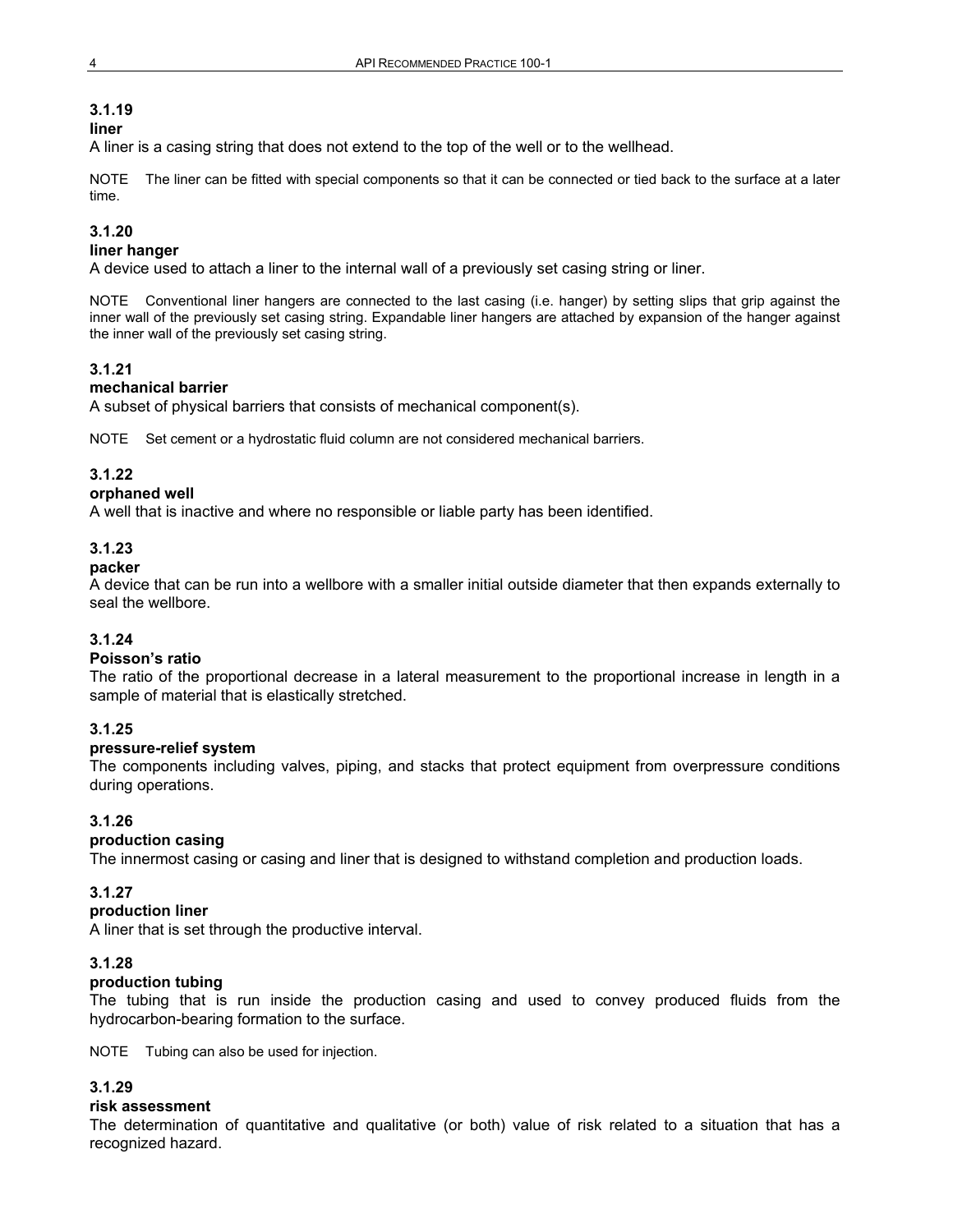#### **3.1.30 shoe track**

The joint or joints of casing at the bottom of the casing string, generally between a guide shoe or float shoe and a float collar, from which cement is not displaced in order to improve the quality of the cement in the annulus immediately outside the bottom of the casing.

# **3.1.31**

## **surface casing**

The casing run to isolate shallow formations and designed to meet the necessary regulatory requirements for isolating useable quality groundwater.

## **3.1.32**

#### **tieback casing**

The casing that can be run from a liner hanger back to the wellhead after the initial liner and hanger system have been installed.

## **3.1.33**

#### **top job**

A cement placement operation performed from the surface by top filling the annulus from surface.

#### **3.1.34**

#### **tubulars**

General term that includes drill pipe, casing, or tubing.

## **3.1.35**

#### **useable quality groundwater**

Subsurface water suitable for consumption by humans or animals with or without treatment.

NOTE The intent of this term is to define water that is protected by regulation.

#### **3.1.36**

#### **well integrity**

The quality or condition of a well in being structurally sound with competent pressure seals (barriers) by application of technical, operational, and organizational solutions that reduce the risk of unintended subsurface movement or uncontrolled release of formation fluid.

#### **3.1.37**

#### **workstring**

The string of tubulars used to perform service work or to convey stimulation treatment.

#### **3.1.38**

#### **Young's modulus**

A measure of elasticity, equal to the ratio of the stress acting on a substance to the strain produced.

#### **3.2 Acronyms and Abbreviations**

| AOI         | area of investigation              |
|-------------|------------------------------------|
| <b>APB</b>  | annular pressure buildup           |
| bpm         | barrels per minute                 |
| <b>DFIT</b> | diagnostic fracture injection test |
| DLS         | dog-leg severity                   |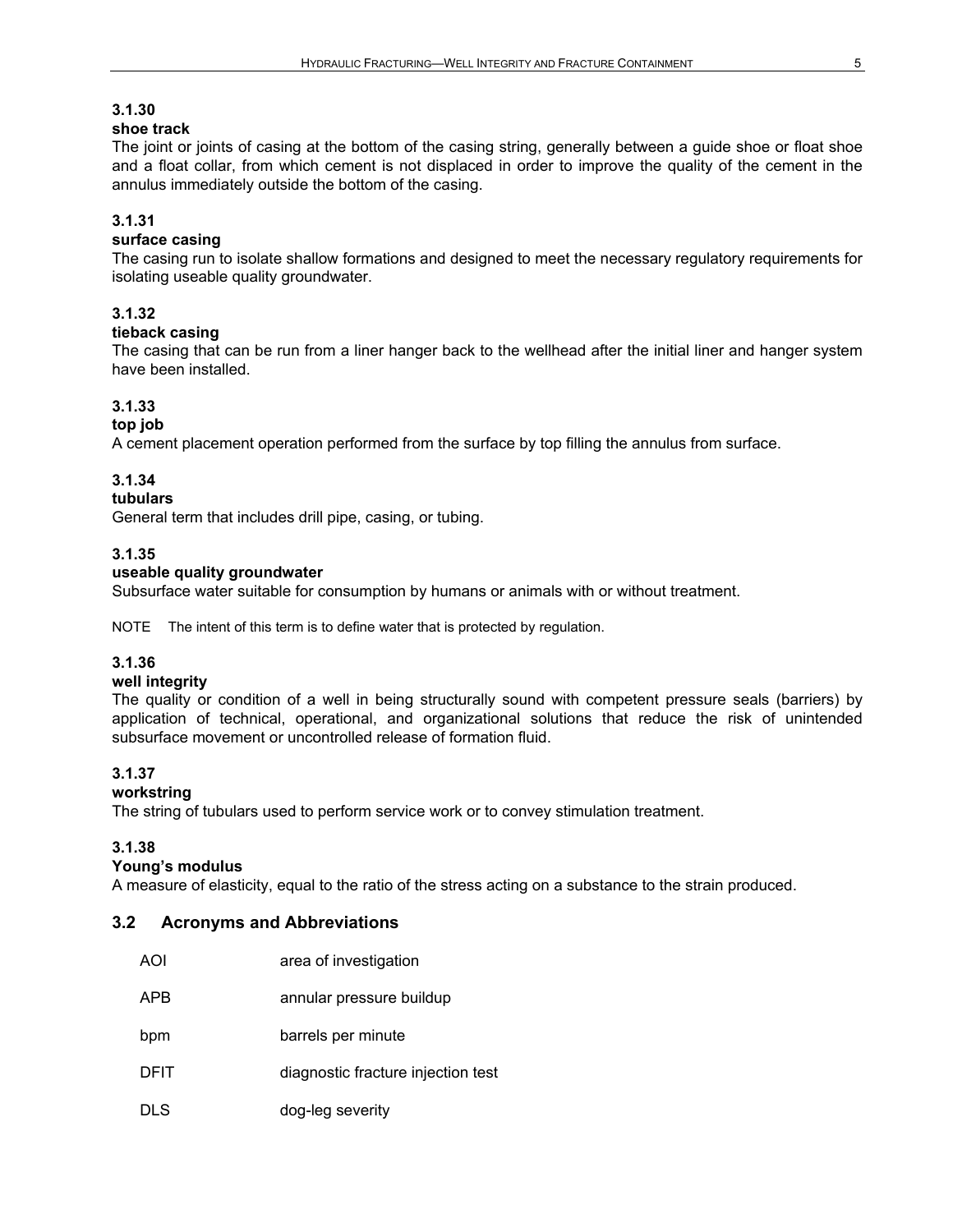| <b>DTS</b>  | distributed temperature sensing                   |
|-------------|---------------------------------------------------|
| <b>ECD</b>  | equivalent circulating density                    |
| <b>ESD</b>  | equivalent static density                         |
| FIT         | formation integrity test                          |
| <b>IADC</b> | International Association of Drilling Contractors |
| LOT         | leak-off test                                     |
| <b>MOC</b>  | management of change                              |
| ppa         | pounds proppant added                             |
| ppg         | pounds per gallon                                 |
| psi         | pounds per square inch                            |
| PV          | plastic viscosity                                 |
| <b>SCP</b>  | sustained casing pressure                         |
| <b>SPE</b>  | Society of Petroleum Engineers                    |
| <b>TOC</b>  | top of cement                                     |
| ΥP          | yield point                                       |
|             |                                                   |

# **4 Well Planning**

#### **4.1 General**

**4.1.1** Well integrity begins with well planning. Successful and safe well execution is the end result of good and early multi-disciplinary planning by drilling engineers, geologists, geophysicists, regulatory personnel, completion engineers, and production engineers amongst others.

**4.1.2** The fracture stimulation load can be the highest load the well may experience. Therefore, the well design process for wells to be fracture stimulated should begin with the completion engineer providing the drilling engineer with a high level fracture design. This design should include

— estimated stimulation loads (treatment and flowback),

- production casing size,
- fluid information (including any corrosion issues), and
- isolation and barrier requirements.

Rock properties needed for fracture design can be determined with the aid of seismic and/or log data before drilling or via logs, cores, and fracture monitoring run on the first few wells in a new prospective area. Collaboration between the geology, geophysics, drilling, completion, and production disciplines is necessary for a robust basis of design. Additional input can be sought in the well design from other specialists such as metallurgists and directional planners. Many operators and service companies have fracture design and rock mechanics specialists who work together on such fracture designs.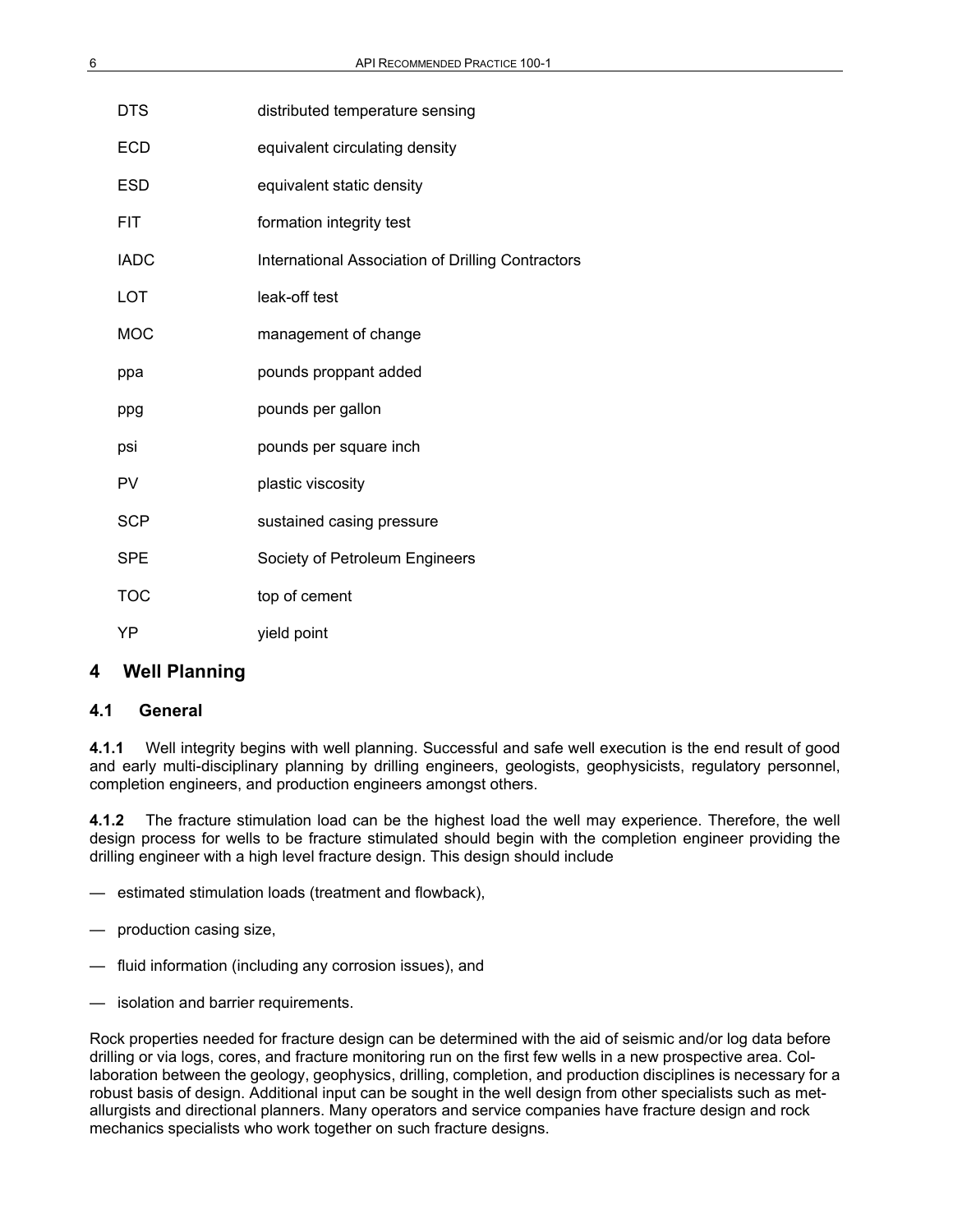The drilling engineer should have additional subsurface information such as the following:

- a) the depth of the useable quality groundwater protection typically obtained from the local regulatory agencies;
- b) formation tops;
- c) pore pressure and fracture gradient plots;
- d) current or potential problem zones such as injection, loss, corrosion, and flow;
- e) various other information specific to the local area.

**4.1.3** The information listed in 4.1.2 is used to determine the number and location of casing seats/barriers needed to drill the well. The importance of having a complete drilling program and preliminary completion design prior to starting a well cannot be overemphasized. The thoroughness with which wells are planned will contribute greatly to the successful and safe accomplishment of the project objectives. The multi-discipline team shall recognize the distinct character of each well and design the well plan accordingly. The drilling program should contain the important data required to reach the geological and completion objectives in the safest, most economical manner. Each phase of the operation shall be analyzed for possible problems, potential risks, and mitigation actions developed by the multi-disciplinary team to determine the optimum design.

**4.1.4** The plan should highlight any potential hazards along with appropriate contingency plans. The program must be planned to comply with applicable regulations as well as the operator's policies and practices. When executed properly, the well will provide the necessary containment for fracture stimulation.

**4.1.5** Additionally, internal and external stakeholder involvement early in the planning phase can result in improved overall project performance (see API 100-2 and API 100-3). Advanced planning is typically required for regulatory and legal notifications particular to local requirements for various phases of the operations; these should be part of the project scheduling time line.

**4.1.6** After the well is drilled and prior to fracture stimulation, a review and confirmation of the actual well construction including barriers should be undertaken to confirm that the well integrity and fracture containment are within specifications for the actual planned fracture stimulation.

#### **4.2 Groundwater Sampling**

Once the location for a well has been selected and before the well is drilled, groundwater sources should be identified. Additionally, rivers, creeks, lakes, ponds, and nearby water wells should also be identified. If the operator elects to conduct baseline groundwater sampling, it should be completed prior to initiating fracturing operations. See API 100-2 for more detail on groundwater sampling.

# **4.3 Offset Well Data**

#### **4.3.1 General**

Offset information should be gathered and reviewed. Proximity of offset wells, offset water wells, and other potential hazards need to be identified and the risks evaluated.

Wells that are operating or abandoned (including orphaned wells) that are near current drilling and hydraulic fracturing operations pose potential risk to containment of fracturing and well fluids. Well collision (inadvertent intersection of two wellbores) is not addressed in this section. Operators should establish an area of investigation (AOI) around each well being drilled and hydraulically fractured to assess and mitigate potential risks.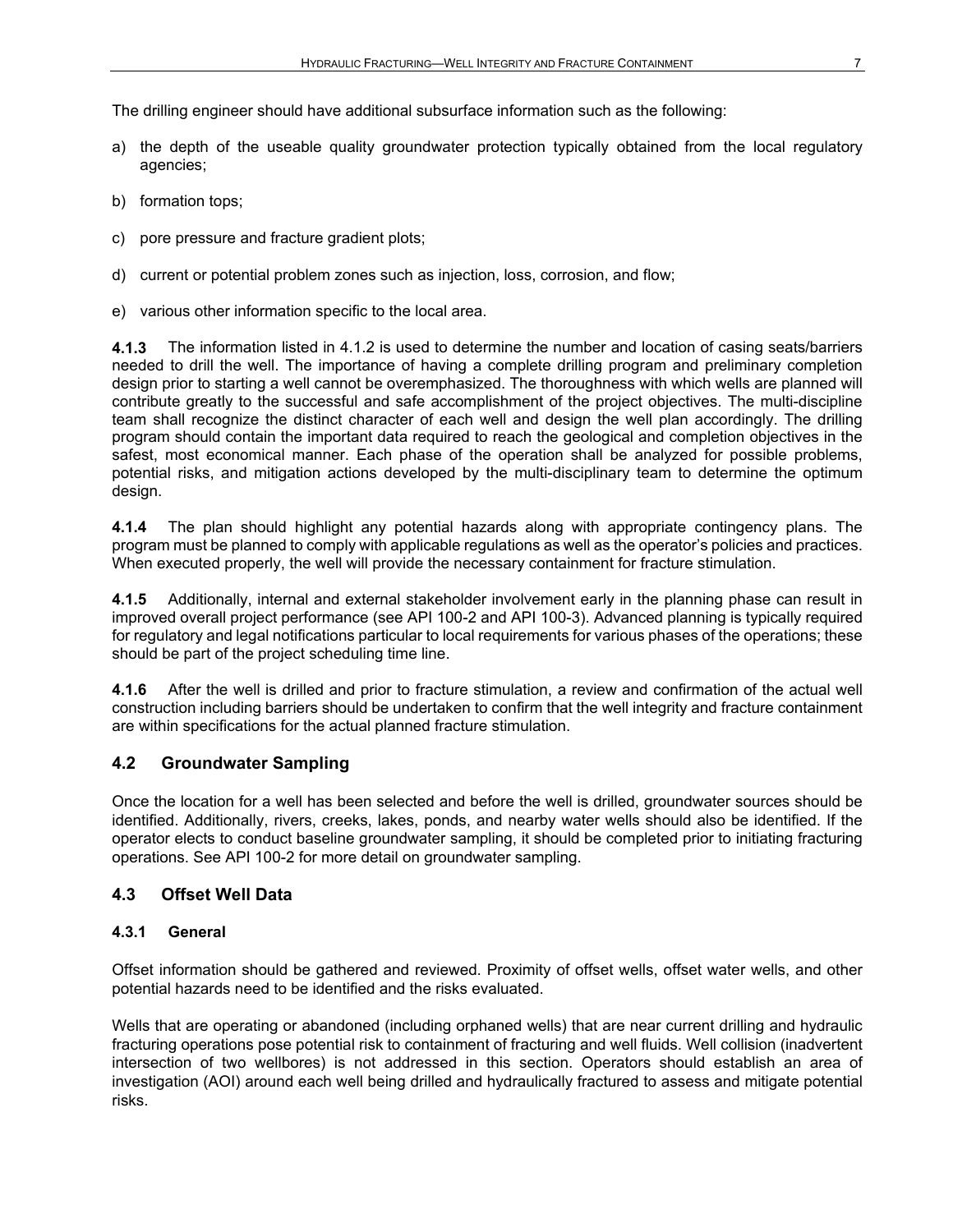#### **4.3.2 Area of Investigation**

**4.3.2.1** An AOI is a three-dimensional area of the subsurface where there is the potential for unintended fluid migration associated with the fracturing process. Generally, the AOI is determined by

- existing and legacy wells;
- geological heterogeneity (layers, permeability, stress, natural fractures, non-sealing faults, etc.);
- direction of hydraulic fracture growth; and
- fracture height and half-length (design and observed).

**4.3.2.2** The AOI height is controlled by one or more confining layers (geologic barriers) above which the fracture will typically not grow. The AOI length (perpendicular to the direction of fracture propagation) will be controlled by the length of the well (for horizontal wells) with minimal additional length beyond the toe of the well. The AOI width (in the direction of fracture propagation) will have the largest uncertainty and thus will require the largest safety factor. AOI width applies to both vertical and horizontal wells. For vertical wells with uncertain direction of propagation, the AOI length and width are the same.

**4.3.2.3** Within the AOI, the operator should identify well penetrations as well as potentially non-sealing faults prior to drilling. In new exploration areas, there may be no wells. In many areas, however, there may be many wells and identifying each well, its location and its condition may be difficult. Methods to locate wells within an AOI includes, but is not limited to the following:

- a) company records;
- b) records of offset operators;
- c) public databases;
- d) regulatory agency records;
- e) maps;
- f) air or satellite photograph;
- g) landowner interviews;
- h) field reconnaissance;
- i) magnetometer surveys to detect hidden metal casing;
- j) satellite radar to detect and 2D map injection pressures.

#### **4.3.3 Risk Analysis**

For wells within the AOI, the operator should conduct a risk assessment to evaluate the potential impacts on other well(s). This risk assessment should consider the condition of the well(s) and should address the following questions.

- a) What is the location of each well within the AOI?
- b) Where is that well in relation to the well being drilled and fractured?
- c) What is that well's location in regard to the estimated fracture growth?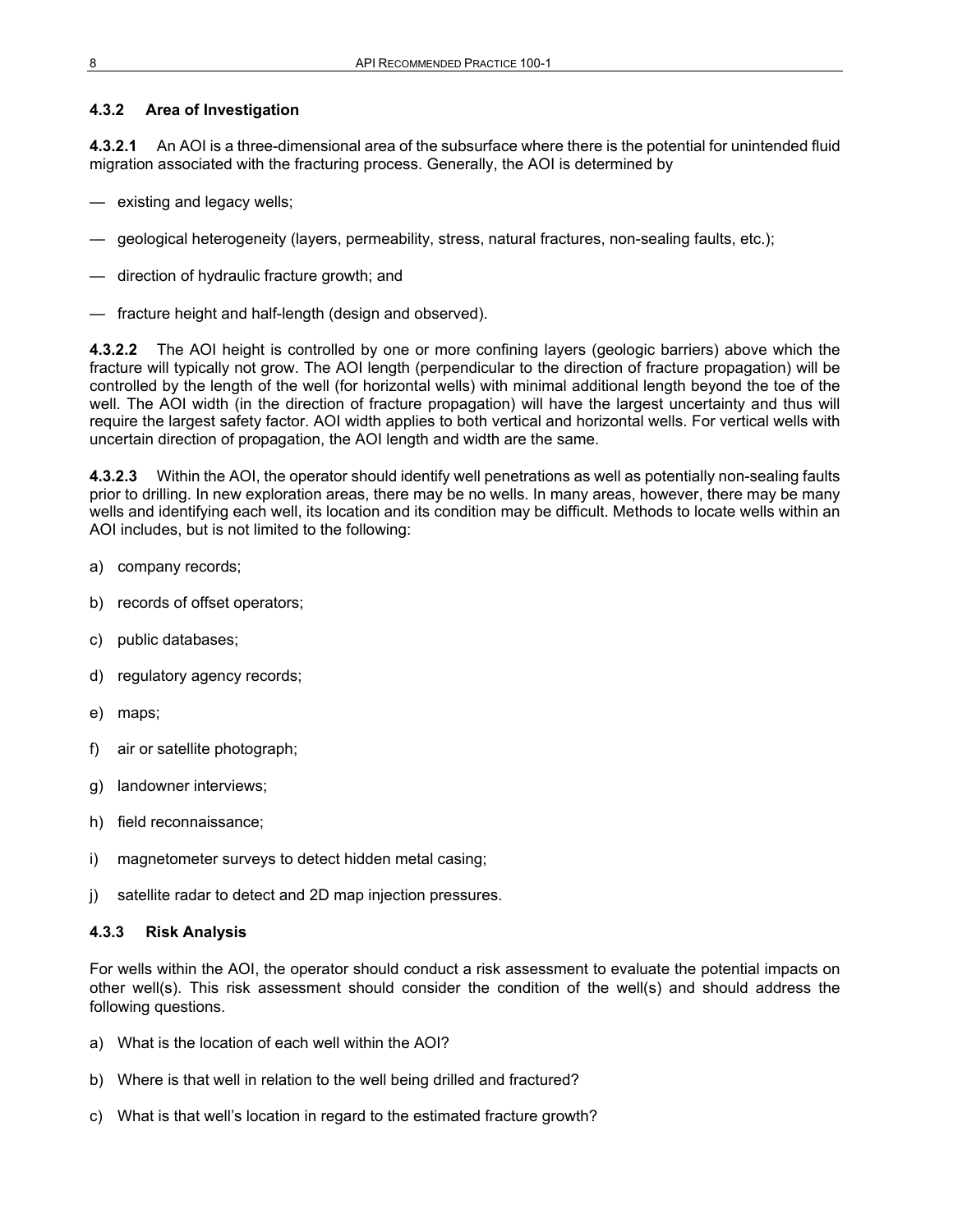- d) What is known about the condition of that well's construction integrity including any plugs?
- e) Are there faults or other geologic heterogeneities potentially connecting that well with the well being drilled and hydraulically fractured?

#### **4.3.4 Risk Mitigation**

For each identified risk, the operator should put mitigation steps into place to protect against loss of containment. Some risk mitigation steps may include:

- a) redesigning the well to avoid the hazard (location, lateral length, etc.);
- b) redesigning the completion (perforation cluster location, fracture size, stage avoidance, etc.);
- c) intervening in the well either to confirm or to provide integrity;
- d) monitoring the well while performing the drilling or fracturing operations for indications of communication;
- e) not drilling the well.

#### **4.4 Simultaneous Operations and Offset Well Considerations**

As part of the risk assessment, careful consideration should be given to avoiding communication between surrounding wellbores, including wells being drilled, produced, completed, and/or fracture stimulated, and abandoned wells. Actively drilling in an area where wells have been fractured or are being fractured could result in lost circulation, stuck pipe, a fluid kick (due to reservoirs being charged due to fracture stimulation but not flowed back), or a loss of well control. The influence of the pressure from wells being stimulated can be observed at distances in excess of the modeled fracture length.

Key considerations should include the following.

- a) Identifying and establishing an agreed process for the management of the fracturing operations and an assessment of their potential impact on any offset operations (drilling, production, interventions, etc.).
- b) Creating an internal network with other stakeholders (e.g. interventions manager, completions manager, new wells delivery manager, etc.), in order to efficiently exchange information and generate an appropriate schedule.
- c) Establishing a relationship with the other regional operators and service companies, in order to efficiently exchange information, determine proximity of offset operations, and share intervention schedules.
- d) Investigating regional and localized stress-state directions.
- e) Developing seismic interpretation and inferred faulting/fracturing regime across the structure.
- f) Generating a conservative estimate of fracture half-length based on experience and historical evidence.
- g) Capturing the necessary information from multiple sources and compile in a single location. Display this information in a meaningful and easy to interpret manner (e.g. avoidance mapping).

# **5 Well Construction—Casing**

## **5.1 General**

**5.1.1** Casing design and selection are critical to well integrity. The casing shall be designed to withstand the various forces (e.g. axial, collapse, and burst) that are exerted on it while running in the hole, as well as the loads that it might be subjected to during drilling, hydraulic fracturing, and different phases of the life of well.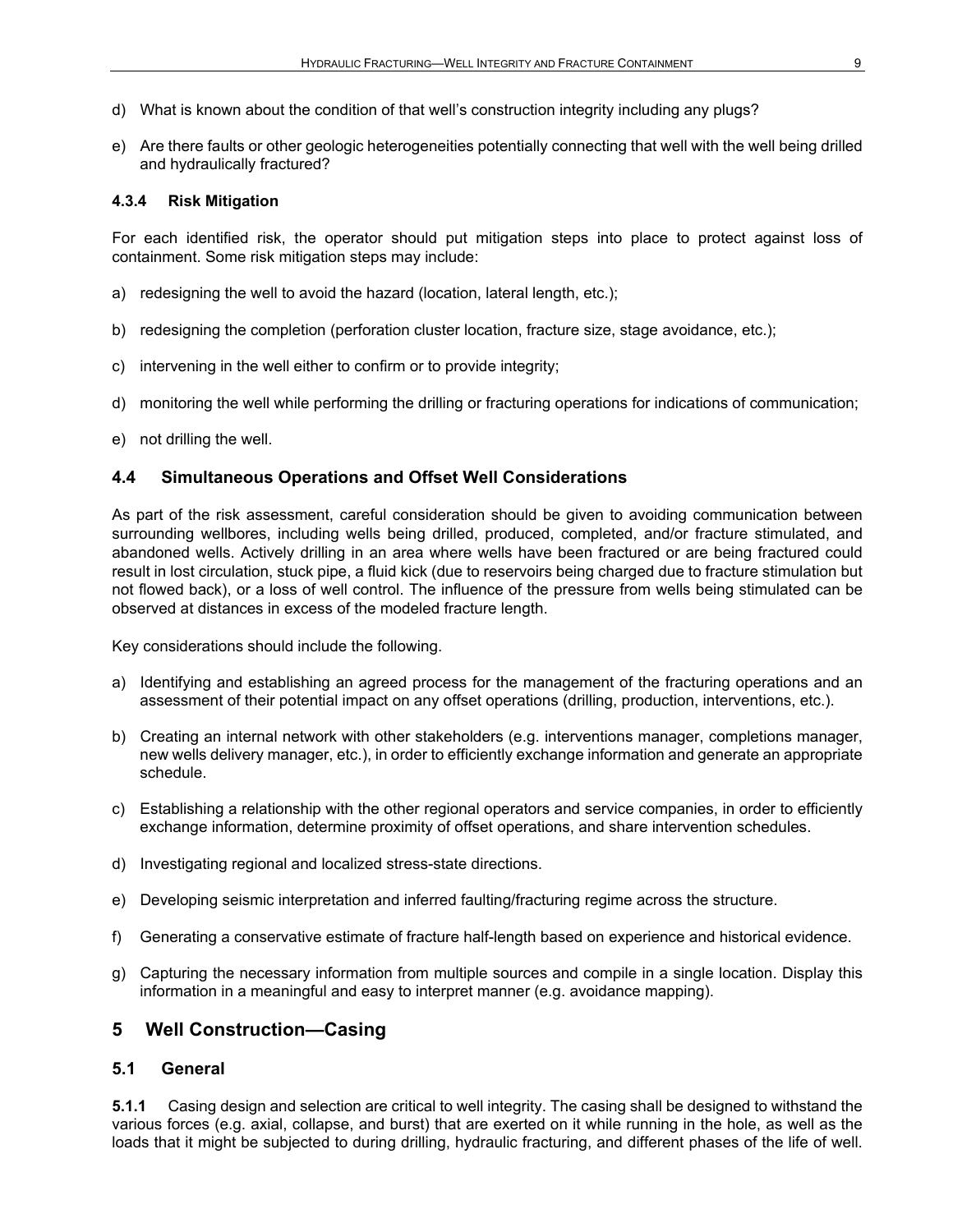Confirmation of wellbore integrity is required in order to preserve isolation of useable quality groundwater and other distinct formations, thereby providing an integral conduit for production to the surface gathering system.

**5.1.2** An operator should have documentation and guidance on casing design, based on accepted industry practice. Casing used in oil and gas wells should meet API 5CT or similar industry standards that can be mandated by a governmental or regulatory body for the protection of useable quality groundwater and the overall wellbore integrity. Casing strings used in a well should be designed to withstand the anticipated load-cases to which they will be exposed or subjected, including drilling, workover, hydraulic fracturing, production, corrosion, erosion, and other factors. The application of used casing in new wells is outside the scope of this document.

**5.1.3** Well design and construction generally consists of four main components that are focused on the various casing strings used. These are: conductor casing, surface, intermediate, and production. This section discusses design considerations for those casing strings that protect useable quality groundwater or contain the hydraulic fracture stimulations loads. Additional components that are discussed include fracture/tie-back strings, casing heads, production liners, and wellheads.

# **5.2 Conductor Casing**

Typically the first casing to be installed in the well is the conductor casing. The conductor casing serves as the foundation for the well. The purpose of the conductor casing is to contain the unconsolidated surface sediments and in some cases support subsequent wellhead loads. Typically, below the conductor-drive pipe, there is harder, more consolidated rock. Thus, the conductor-drive pipe keeps the unconsolidated surface sediments in place as the drilling operations proceed. Requirements for the conductor hole vary by state and area. Conductor setting depth is usually 50 ft to 100 ft (15 m to 30 m) except in areas where geotechnical constraints dictate otherwise.

The conductor-drive pipe is installed either by drilling a hole or using a hammer to drive the casing. When installed by drilling a hole, the casing is cemented in place. The cement provides structural integrity and a seal to block downward migration of surface pollutants. The conductor hole shall be drilled using air or water-based fluids. There are instances where it is appropriate to hammer the conductor casing into place.

# **5.3 Surface Casing**

# **5.3.1 General**

The primary purpose, of the surface casing string, is the protection (through isolation) of any useable quality groundwater. Surface casing is designed to meet the necessary regulatory requirements for isolating useable quality groundwater. In addition this casing string shall be suitable to contain load-cases that it may be subjected to while drilling the next hole section and prior to the setting of the next casing string.

# **5.3.2 Surface Casing Depth and Useable Quality Groundwater**

The surface hole is typically drilled to a predetermined depth based on consideration of useable quality groundwater depth, localized geology, regulatory requirements, and pressure control requirements for subsequent drilling operations. The surface hole is typically drilled using air, mist, water, or water-based drilling fluids. Local regulations often dictate the minimum setting depth of the surface casing, and the vast majority of local regulations require that the casing be set below the known useable quality groundwater at the drilling location. In the absence of regulatory guidance, the surface casing depth should be a minimum of 50 ft (15 m) below base of the groundwater. Items to consider for surface casing setting depth include

- a) depth of useable quality groundwater,
- b) competent formation below useable quality groundwater,
- c) sufficient shoe track to manage contaminated cement,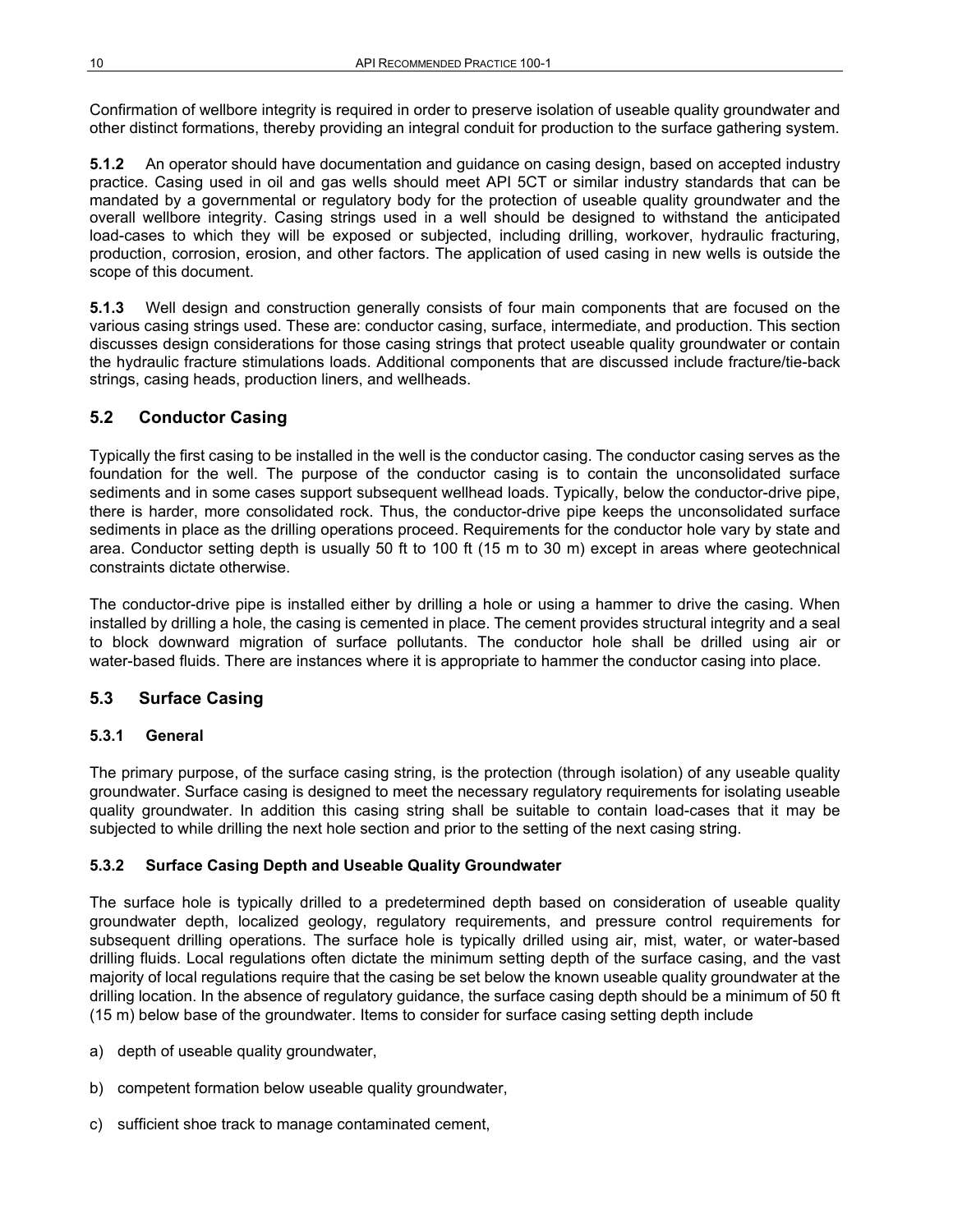- d) potential flow zones, and
- e) permafrost considerations (arctic environments only).

#### **5.3.3 Casing Centralization**

Surface casing should be centralized in order to provide adequate casing standoff for mud removal and cement placement. Centralization requirements are often specified by local regulatory agencies. Information related to centralizer selection and placement can be found in API 10TR4 and API 10D-2.

#### **5.3.4 Cement Placement Verification**

The application of industry best practice to cementing operations is critical in achieving the necessary integrity of the surface casing string. Surface casing should be fully cemented back to surface, completely isolating any useable quality groundwater. The cement should be designed for surface returns but at a minimum shall cover useable groundwater zones or potential flow zones exposed within the open-hole section.

If cement returns are not observed at the surface corrective actions shall be taken per local regulations.

#### **5.3.5 Casing Testing and Casing Shoe Test**

**5.3.5.1** After the surface casing string cement has been deemed to have developed the required compressive strength and prior to drilling out, the surface casing should be pressure tested (commonly known as a casing pressure test). Casing pressure tests can be performed immediately after bumping cement plug (green cement pressure test) in lieu of waiting for cement to set. Local or federal regulations typically dictate surface casing pressure test requirements.

**5.3.5.2** Immediately after drilling out of the surface casing plus a short interval of new hole, a casing shoe test (FIT or LOT) should be performed if feasible in order to confirm that the cement around the shoe has sufficient strength to protect the useable quality groundwater and to support the maximum pressures [mud weights, mud, or cement equivalent circulating density (ECD), kick tolerances, etc.] that will be required to drill the next open-hole section. If the results of the formation integrity test (FIT) are inadequate, remedial measures can be necessary.

**5.3.5.3** In some instances it may be difficult to obtain a valid shoe test due to one or more of the following cases.

- The surface casing is set shallow  $\left[500 \text{ ft } (152 \text{ m})\right]$  consequently the test pressure may be very low [<50 psi (345 kPa)] and it is difficult to perform and measure the test.
- A highly permeable zone or loss zone not connected to zones covered by the casing and cement above is penetrated when drilling the hole below the shoe and adequate pressures cannot be achieved due to these thief zones.

**5.3.5.4** The operator should design and execute a quality cement job around the surface casing shoe and across useable quality groundwater sources. Refer to local regulations concerning testing casing shoes.

#### **5.4 Intermediate Casing**

#### **5.4.1 General**

After the surface casing has been set, appropriately cemented and pressure tested, the drilling of the intermediate hole section can proceed. In some instances, a well can be safely drilled from the surface casing shoe to the total target depth. The need to run an intermediate casing string is determined during the well planning process. Intermediate casing strings may also be used on a contingency basis. The purpose of drilling the intermediate hole section and running/cementing the intermediate casing string is to isolate those subsurface formations that may cause any drilling problems such as potential borehole stability issues, lost circulation, corrosive zones, flow zones, or higher pressure zones. In addition the intermediate casing may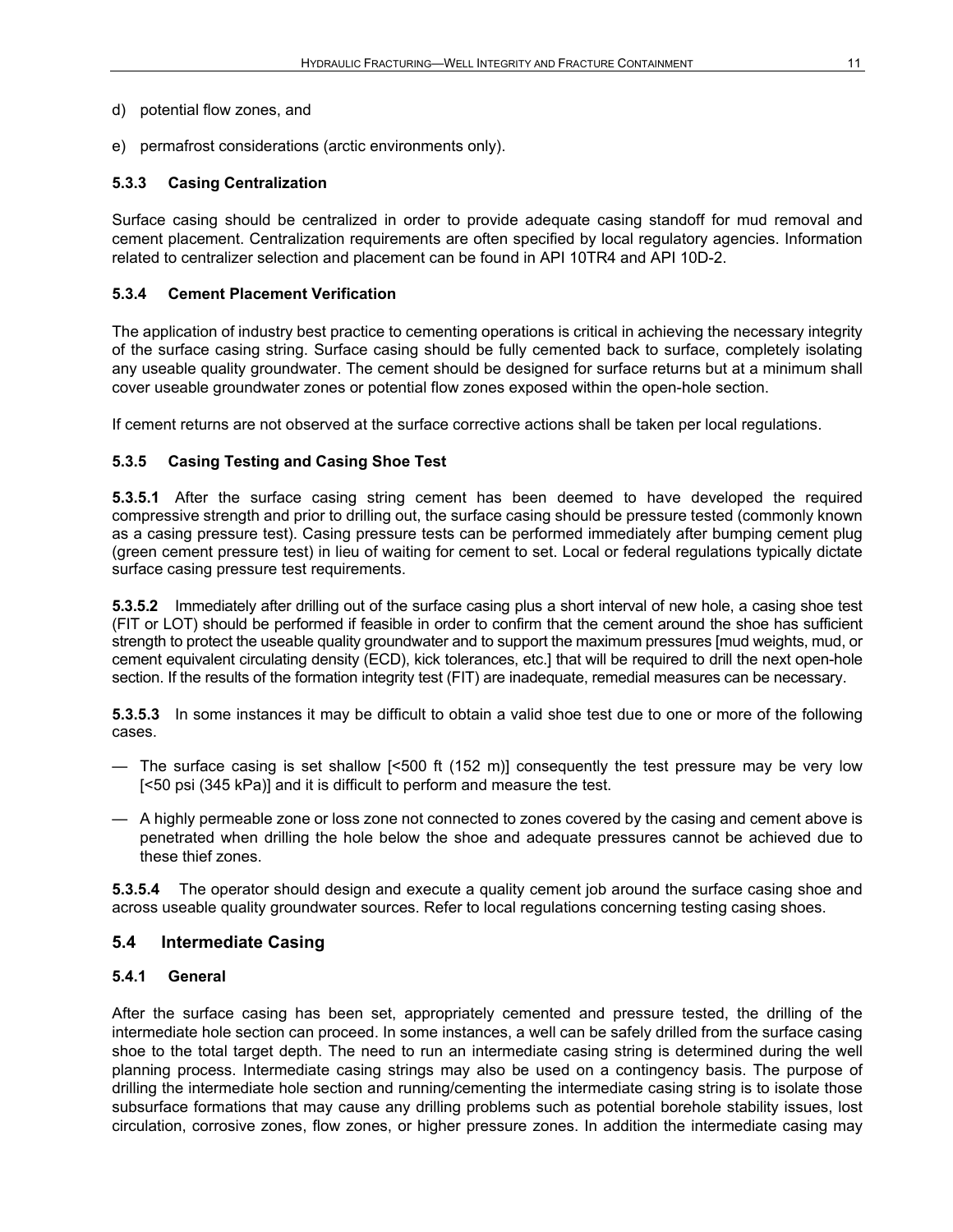also provide protection of useable quality ground water where useable quality groundwater sources are deeper that surface casing setting depth.

## **5.4.2 Top of Cement—Useable Quality Groundwater Depth Considerations**

In many cases, it is not necessary to cement the intermediate casing back to the surface in order to provide the required level of isolation. This is especially true in the cases where the initial surface casing string and cement placement is fully protecting the identified groundwater zones. In those cases where the intermediate casing string is not cemented back to the surface, at a minimum the cementing operation should be designed to extend cement isolation above potential hydrocarbon-bearing zones, deep useable quality groundwater, offset injection well zones, and geologic hazards.

## **5.4.3 Casing Hardware**

Intermediate casing should be centralized in order to provide adequate casing standoff for mud removal and cement placement. Information related to centralizer selection and placement can be found in API 10TR4 and API 10D-2.

## **5.4.4 Casing Testing and Casing Shoe Test**

Intermediate casing should be tested. This test may be required by local or federal regulations. A casing shoe test (FIT or LOT) should be performed in order to confirm that the shoe has sufficient strength to support the maximum pressures (mud weights, mud or cement ECDs, kick tolerances, etc.) that will be required to drill the next open-hole section. If the test results of the FIT are inadequate, remedial measures may be required.

In the case of an open-hole completion, the intermediate casing is the last casing string to be cemented in place, and the cement should satisfy the requirements as stated in 6.4.1.

# **5.5 Production Casing**

#### **5.5.1 General**

After the production hole section has been drilled, the production string (casing or liner) is run to the design depth. The production string may use cement, inflatable packers, swellable elements, or other approaches to isolate between one or more of the proposed stimulation zones. The purpose of a production string and its isolating medium is to house the primary completion components and establish isolation between the producing zone(s) and other subsurface formations.

#### **5.5.2 Hydraulic Fracturing Load Considerations**

**5.5.2.1** Hydraulic fracturing places high stresses on the casing resulting from the pump pressures that are required to fracture the formation. The loads experienced during hydraulic fracturing operations will be some of the most extreme experienced during the life of well and typically dictate the production casing design. The loads resulting from the fracture stimulation treatment can approach the design limits of the equipment and, although only for a short duration, the design envelope shall account for these conditions.

**5.5.2.2** In addition, the temperature reduction associated with placing such treatments will increase the loads. Where casing annuli may be accessed, the effective burst loads can be reduced by applying backup pressure on the annular casing strings during hydraulic fracturing operations. Some regulatory bodies do not allow backup pressure to be applied to casing annuli. Instead, they require these sections to be left open to the atmosphere during hydraulic fracturing or stimulation events in order to monitor the quality and status of the isolation during the treatment.

**5.5.2.3** Fracturing or tie-back strings are run when the production or intermediate casing string has not been designed for the hydraulic fracturing load conditions. Typically such strings are deployed for the duration of the hydraulic fracture treatment and may be removed and replaced with a production string at a later date. See additional comments on fracturing strings in 5.8.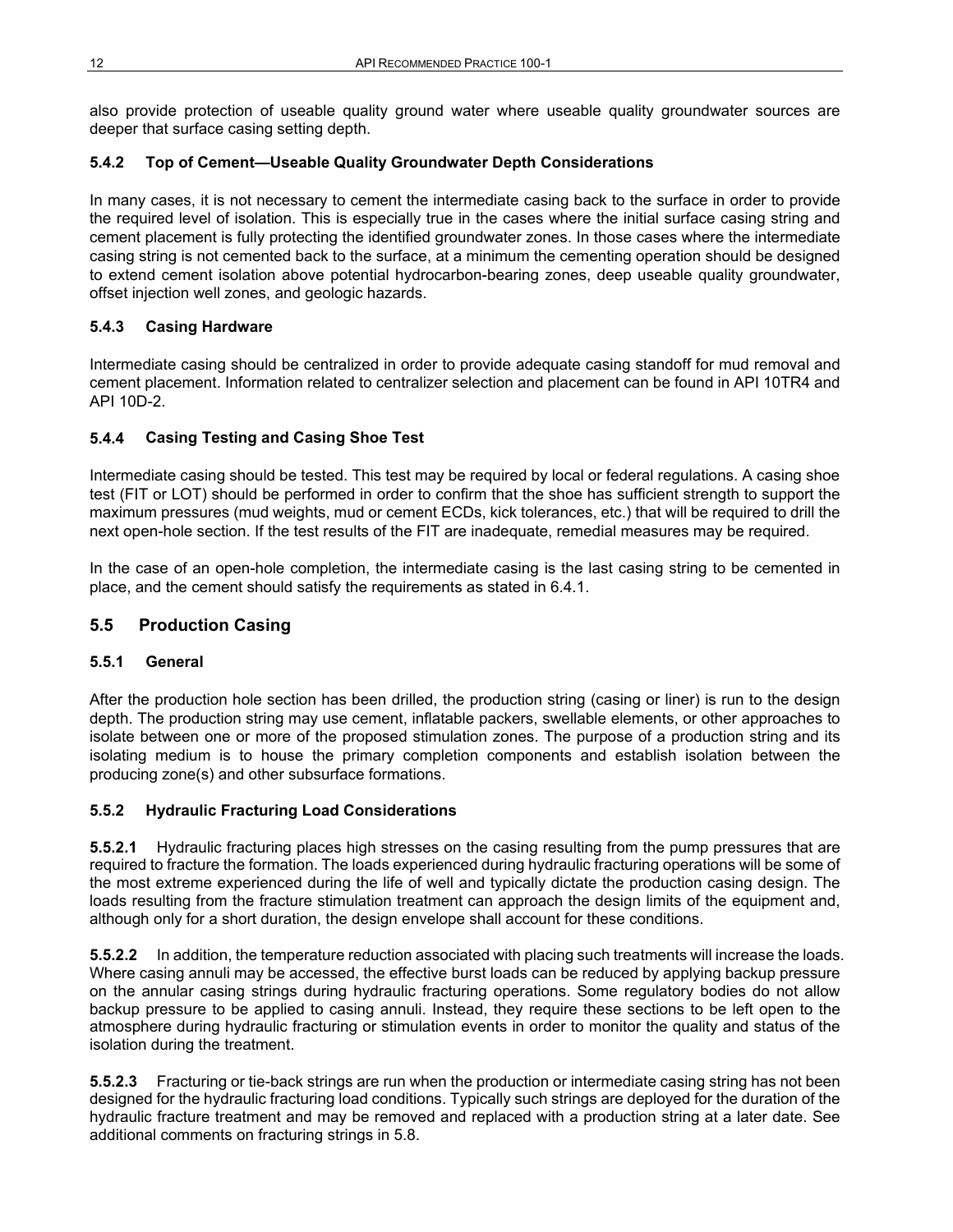#### **5.5.3 Design Considerations**

The production casing and the connections will serve as the fundamental pressure containment vessel for the well. Factors related to hydraulic fracturing treatments performed down the production casing string that need to be fully considered include the following.

- a) Treating-test pressure—the hydraulic fracture treating pressures are typically the highest burst loads on the production casing.
- b) Temperature change—the cooling of the casing due to the fracture fluids being pumped during hydraulic fracture treatments can result in the development of significant tensile loads at the surface.
- c) Casing bending—bending loads are always present in horizontal wells. The wellbore trajectory and degree of dog-leg severity (DLS) will impact the resulting load.
- d) Connection and casing selection—connection selection considerations should include the following:
	- fracture stimulation loads,
	- flowback loads,
	- production loads,
	- casing running loads specifically maximum sealing torque rating when rotating casing,
	- connection bending strength,
	- compressive and tensile capacity,
	- need for gas-tight seal if applicable,
	- fatigue loads—fatigue should be considered in deeper/longer laterals where casing has to be rotated in the hole, high number of fracture stages, and/or higher temperature/higher pressure wells.
- e) Corrosion, erosion, and other metallurgical requirements should be included.
- f) Casing wear (see 5.7).

#### **5.5.4 Casing Running Considerations**

Proper casing running practices such as controlling running speed and circulation rates while monitoring fluid returns, torque, and hook load readings, should be considered in order to manage ECD and torque and drag. For makeup of API connections, refer to API 5B. The manufacturer's makeup/handling procedures should be used for proprietary connections.

#### **5.5.5 Casing—Completion Hardware**

Casing centralizers should be used in vertical and build sections of those wells where the cement is being considered as a barrier to the growth of hydraulic fractures (see 7.2.2). Casing should be centralized in order to provide adequate casing standoff for mud removal and cement placement.

The casing pressure test shall take into account the pressure activated completion hardware such as toe subs, shear, and toe guns. This equipment has a specific operating envelope and this will need to be aligned with regulatory requirements.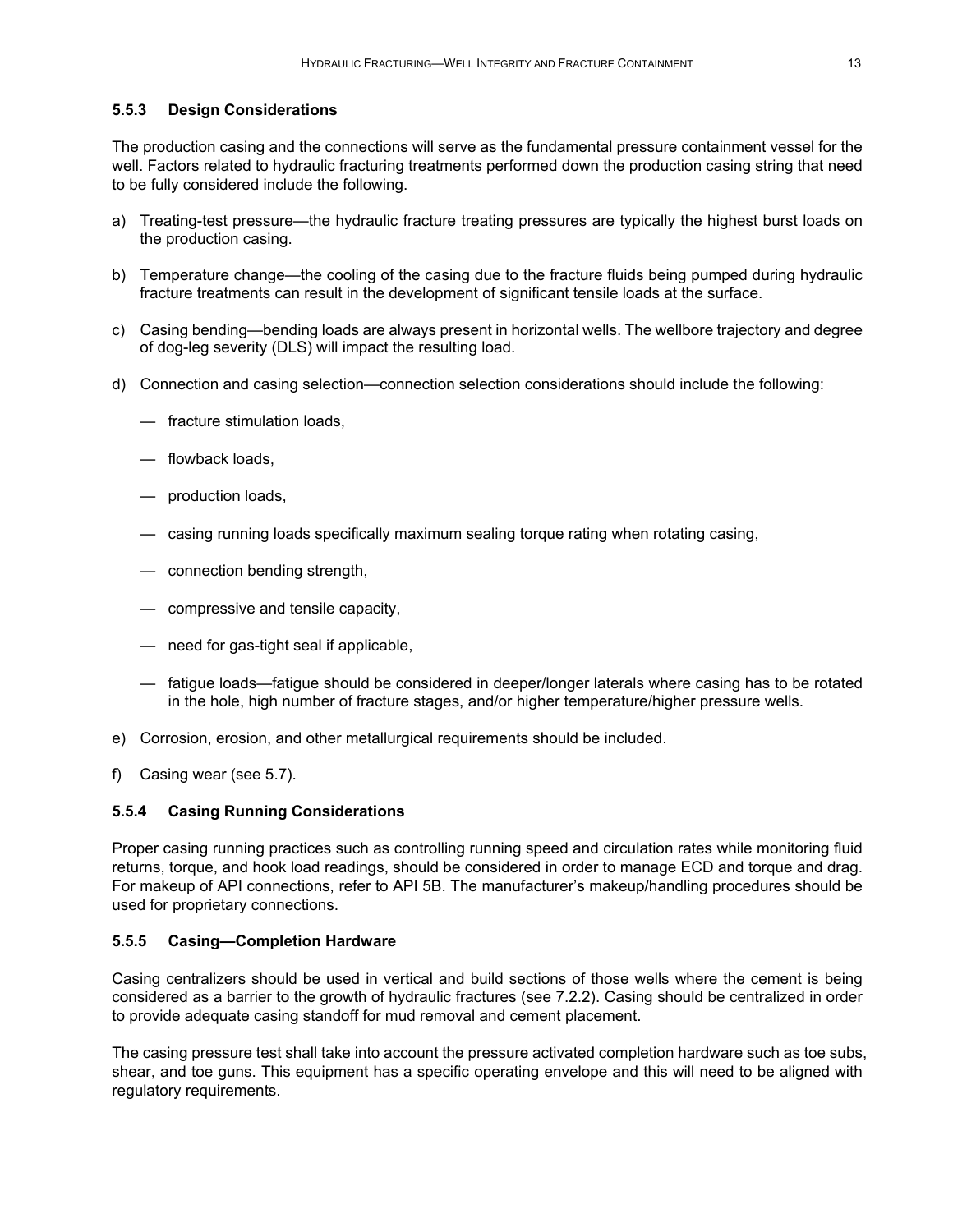#### **5.5.6 Cement Job Execution**

See 7.3 for minimum cementing requirements.

#### **5.5.7 Casing Pressure Testing**

Prior to hydraulic fracturing operations being performed down the production casing, the casing shall be pressure tested to the maximum anticipated surface pressure to which it will be exposed. If the production casing integrity is not sufficient to withstand the required treating pressure, additional remedial operations or approaches such as isolating the casing with a frac string or applying backup pressure shall be considered in order to deliver the hydraulic fracture treatment and retain integrity. In special cases, the operator may be limited to a lower test pressure (e.g. toe guns). In the case in which the operator is utilizing toe guns or pressure actuated sleeves, the test pressure should consider the minimum actuation pressure of the guns or sleeves.

## **5.6 Production Liners**

When a production liner is used, the intermediate casing string may become an integral part of the production system. Liner hanger systems typically have expandable metal seals or liner-top packers that isolate the producing formation from the previously set casing. The production liner may use cement, inflatable packers, swellable elements, or other approaches to isolate between one or more proposed stimulation zones. When a production liner is run, several options exist for the design of the casing string immediately above. A fracture string or tie-back string can be inserted into the polished bore receptacle located either above or below the liner-top packer, thereby fully isolating the above casing string from the fracture pressure. Alternatively, the intermediate casing can be designed for production operations and fracture stimulation in which case casing wear needs to be considered.

In the case of open-hole liners, only the parent casing and the liner hanger shall be tested in accordance with 5.5.7.

#### **5.7 Casing Wear**

In order to assess the condition of a casing string through which drilling operations have occurred and will be exposed to hydraulic fracturing, consideration should be given to running a casing evaluation log prior to performing the hydraulic fracture treatments. Some companies and regulatory bodies have a predetermined number of rotating hours for drilling exposure of casing strings after which they require that a casing evaluation log be run in order to determine the subsequent condition of the casing. If it is determined that the wall thickness is below the safety requirements set out in the basis of design, then some other isolation means such as a frac or tie-back string should be run to restore well integrity. Alternatively, backup pressure may be applied or the fracture treatment modified to lower pressure requirements.

Consideration of potential casing erosion during the fracture stimulation should be taken into account. Following are some factors that may contribute to high erosion:

- a) using long laterals where there are a high number of stages;
- b) using angular proppant;
- c) using API connections or connections without relatively smooth internal bores;
- d) having abrupt changes in diameter of the casing just in or below the wellhead;
- e) using high downhole fluid velocities;
- f) any combination of these.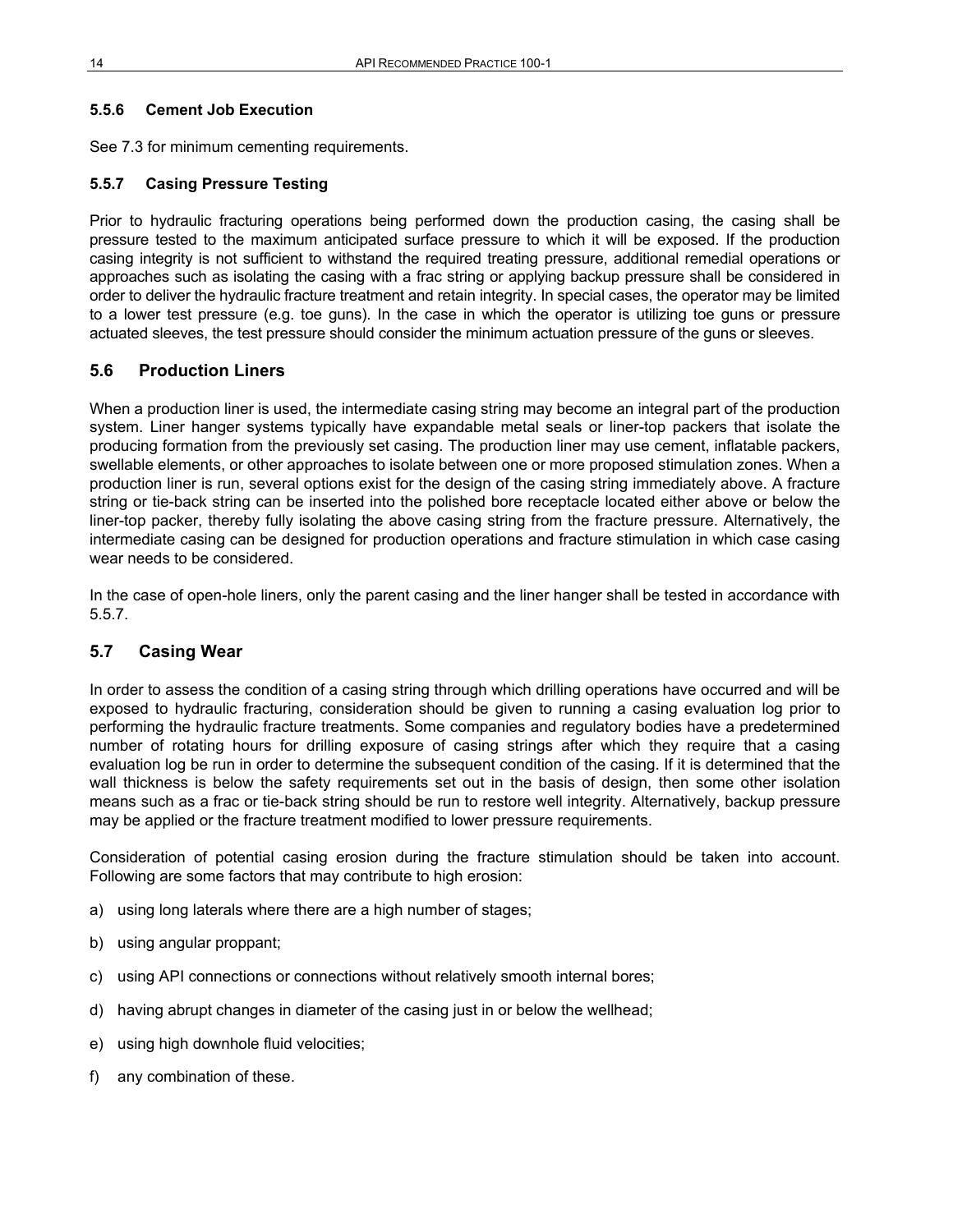# **5.8 Fracture String Design**

**5.8.1** The fracture string or tie-back string can be tubing, drill pipe, or casing, can range from approximately  $2^7$ /8 in. (7.3 cm) up to  $5^1$ /2 in. (14 cm) external diameter, and is designed to be run prior to the hydraulic fracture stimulation. Some well designs are set up to run a fracture/tie-back string. If the fracture string is to be used on multiple wells, it should be inspected on a regular basis.

**5.8.2** The fracture string is an additional barrier in the wellbore to protect the permanent casing strings from damage due to the high treating loads that will be imposed on the casing during hydraulic fracturing operations. A fracture string or tie-back string is usually landed close to the top of the formation with either a production casing packer or directly tying into a liner hanger by means of a polished bore receptacle. In the case of free moving or uncemented pipe, as with a fracture string or a tie-back string, the operator should perform a tubing movement analysis associated with relevant load-cases. The four fundamental tubing movement effects include the following.

- a) Ballooning—ballooning load, due to internal pressure differential, will cause a shortening of the pipe.
- b) Thermal—thermally induced loads due to temperature changes during fracturing or production operations will cause changes in pipe length.
- c) Piston and plug—piston and plug forces, due to exposed surface area, will cause a shortening of the pipe.

**5.8.3** A number of additional factors can affect tubing movement calculations, including but not limited to complete tubing geometry, any annular support pressure that may be provided, the weight of the fluid internally and externally, the pipe weight, the pipe grade, the wellbore trajectory, and frictional forces. If the pipe is free to move, then it is important that there is sufficient capability within the polished-bores/seal-bores to service the required string stroke and retain the necessary sealing capability.

# **5.9 Wellhead**

#### **5.9.1 General**

The surface well construction component is the wellhead that completes the well barrier system. This provides pressure containment and structural support. The pressure isolation of the casing and tubing strings at the surface requires wellheads that are installed to handle the maximum anticipated pressure.

#### **5.9.2 Wellhead Seals and Casing Hangers**

The fracture loads and temperature range need to be considered in the selection of seal materials and production casing hangers. Extreme downward force can be exerted on the wellhead components. Fracture operations apply additional tensile forces on the production casing and subsequently the casing hanger. The effects of temperature and pressure changes on the casing string should be calculated during well design. The casing hanger load rating should be specified to maintain string suspension throughout the fracture process.

#### **5.9.3 Wellhead Isolation Tools**

If the wellhead is not sufficiently rated to manage the calculated fracture treating pressures, then a wellhead-isolation tool should be used to isolate the wellhead from the pressure applied during hydraulic fracturing. The sealing areas on these isolation tools shall be inspected and properly installed to avoid seal failure. The operator, wellhead vendor, and fracture stimulation vendor should review the loads and flow profiles for safe application of such devices. Refer to the service company's technical information for installation and operation procedures.

These wellhead isolation tools can also be used to prevent erosion of valves or the wellhead from proppant during hydraulic fracturing.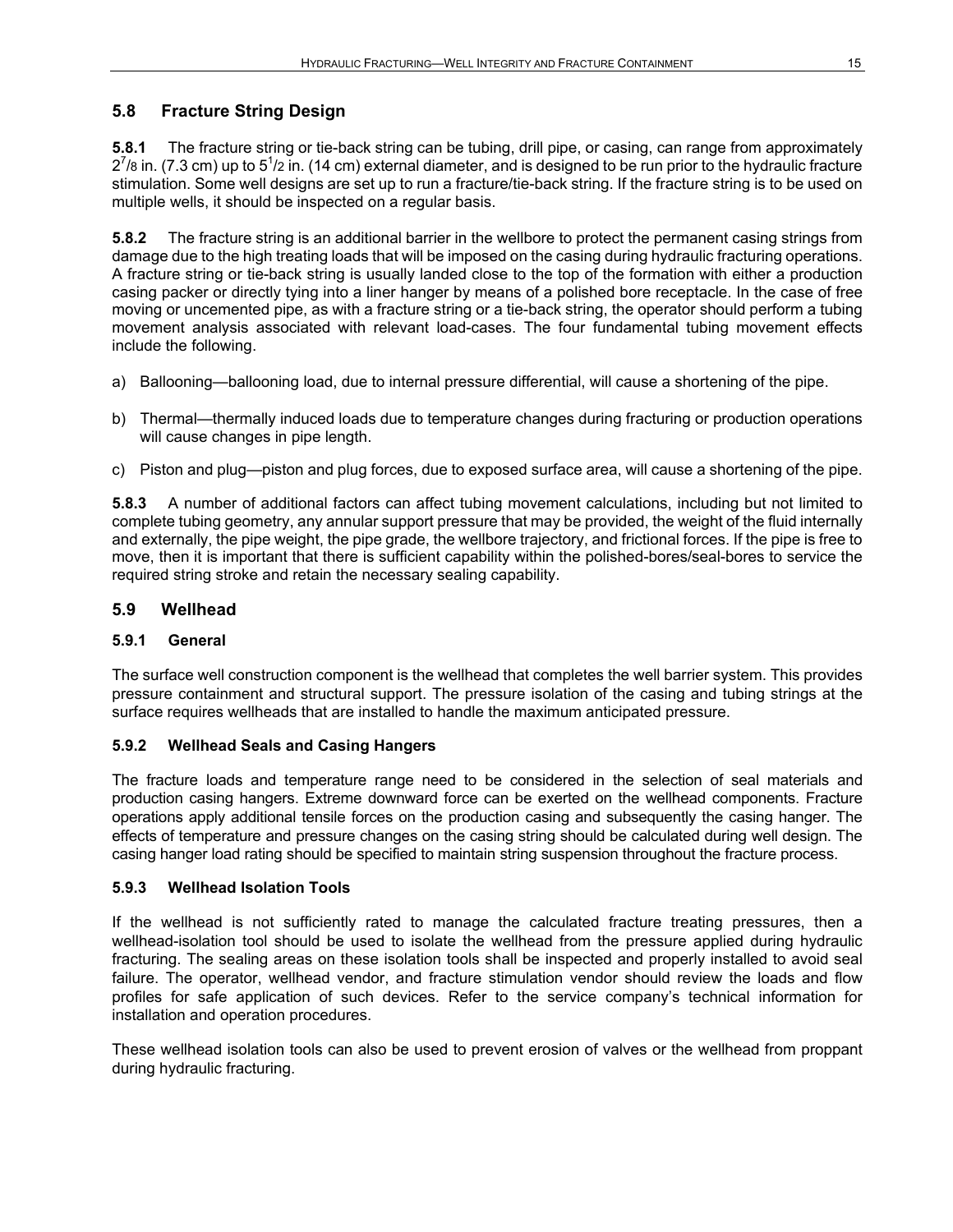# **5.10 Re-entry Well Integrity**

Well integrity is critical when re-entering a mature well to hydraulically fracture new or previously completed zones. A lack of structural integrity, within the casing and/or cement, could result in uncontrolled flow of formation or completion fluids outside of the target zone.

Prior to re-entry, the integrity of the casing shall be verified. The accepted method of establishing integrity is a pressure test conducted to the highest anticipated surface pressure. In some circumstances (e.g. short time frame since previous test) other methods may be acceptable. If the well history indicates potential well integrity concerns then additional well data may be obtained by running casing inspection logs.

# **6 Pressure Containment Barriers and Barrier Verification**

# **6.1 General**

**6.1.1** The barriers used in well construction are designed to prevent unintended fluid flow, protect useable quality groundwater, and protect the well from corrosive environments. For the purposes of fracture treatment containment, types of barriers include

- casing,
- liners,
- wellheads (and associated hangers/seal assemblies),
- geological,
- cement, and
- various mechanical devices such as downhole packers and liner-top packers.

**6.1.2** A well barrier plan should be developed that identifies potential flow paths, the direction of flow, and the type and number of well barriers that prevent flow along each of these paths during each phase of the well construction process. Operators should create diagrams illustrating the well barriers in place for each operational phase of well construction. Fracture stimulation can result in some of the highest loads the well will experience even though only for a controlled short period of time in terms of the well life cycle; consequently, 6.2 focuses on barriers for fracture treatment containment. Additionally, see API 65-2 and API 90-2 for information on barriers for potential flow and managing annular casing pressure, respectively.

# **6.2 Overview**

**6.2.1** During the well design phase, the operational and environmental conditions that a barrier may be exposed to are identified. These conditions define the functional requirements for the selection of the barrier equipment. During the selection phase, these functional requirements are directly compared to the ratings of the equipment as defined by industry standards or technical specifications obtained from the manufacturer. Design improvements are made during planning and execution based on learnings from previous wells and availability of new technology.

**6.2.2** Once the final casing string has been set, cemented, and the drilling rig released, the well construction as executed should be reviewed and a barrier analysis be performed prior to fracturing. A variety of short-term barriers may be employed during the completion phase, such as wellhead isolation tools and fracture strings.

**6.2.3** There are three main types of barriers that provide for isolation of the useable quality groundwater from the fracture stimulation. They are geological barriers (sometimes referred to as rock-seals), cement barriers, and mechanical barriers. A description of each follows.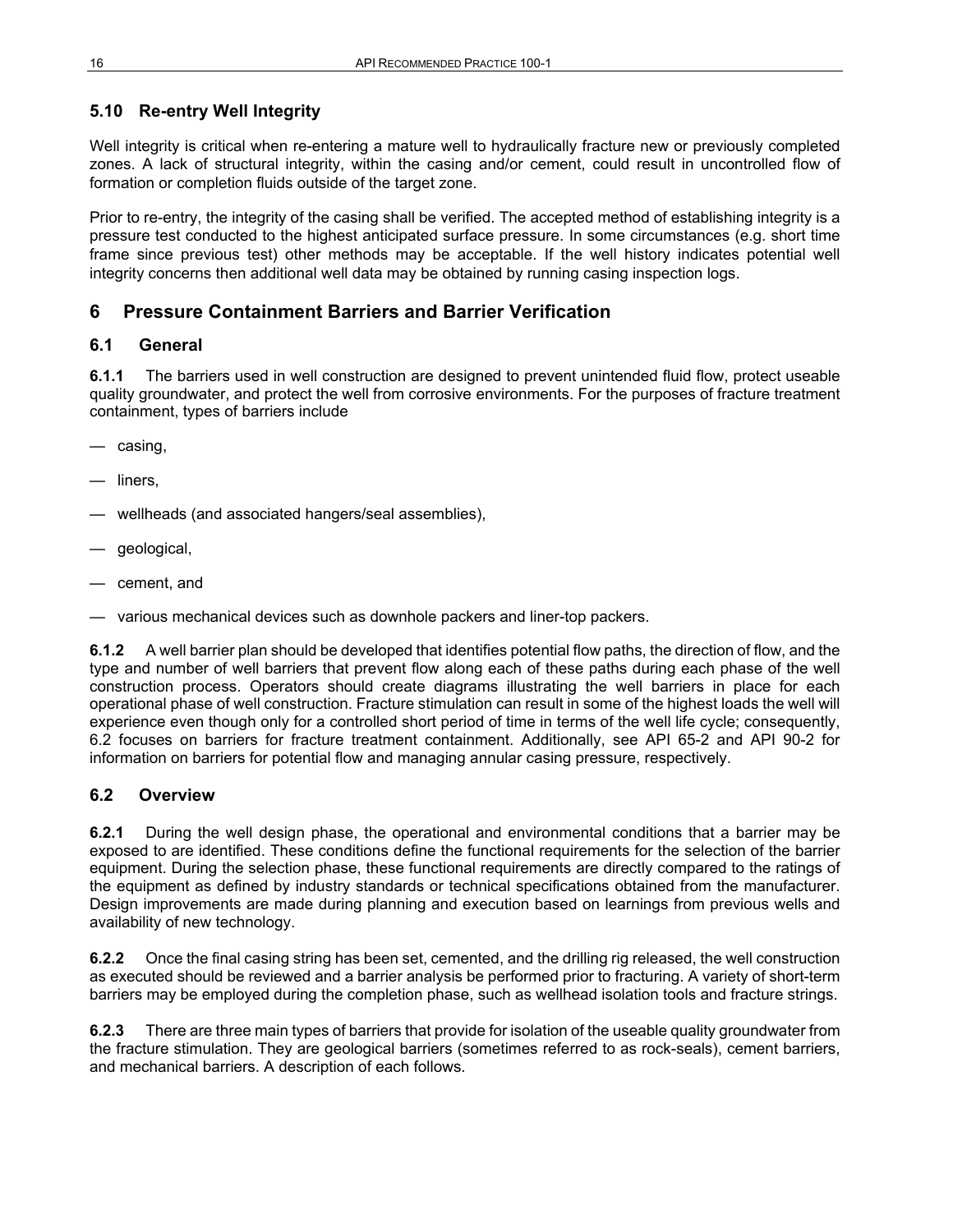# **6.3 Geological Barrier**

Geological barriers are formations that are structurally competent to contain adjacent formation fluid pressures, have low enough matrix permeability to block fluid flow, and are devoid of other types of flow paths such as natural fractures, fissures, and faults. Geological barriers surrounding oil and natural gas reservoirs serve to contain and trap hydrocarbons within reservoir formations, thus preventing the escape of oil and gas into other formations. When applying fracturing treatments to stimulate production from oil and gas reservoirs, geological barriers can also prevent the fracture pressure or fluids from escaping above the top of cement of the primary production casing. Completion engineers rely on geologic barriers in order to contain the energy generated during fracture operations.

# **6.4 Cement Barriers**

#### **6.4.1 General**

**6.4.1.1** A cemented annulus serves as one type of barrier used to restrict the inter-zonal or annular flow of fluids. The principles and processes for establishing and maintaining cement as a barrier are central to providing well integrity. The design of a cement system intended as a barrier element should be in alignment with the overall well objectives and should complement the broader framework of the barrier systems established for the well. Additional information related to barrier philosophy, functionality, installation, and verification is found in API 65-2 and API 96.

**6.4.1.2** Within the fully constructed wellbore, specific locations should be isolated by a cement barrier. These locations may include:

- a) useable quality groundwater in the surface-hole section;
- b) useable quality groundwater found in the open-hole section beneath the shoe of the surface casing;
- c) potential flow zones found in the open-hole section beneath the shoe of the surface casing;
- d) zones containing corrosive fluids;
- e) intra-zonal locations between perforation clusters within the reservoir section in the case of cemented completions (not applicable to uncemented completions);
- f) locations in vertical portion of the wellbore above the kickoff point;
- g) a defined distance across and above known geological barriers;
- h) locations within the build section below the kickoff point and above the landing point.

**6.4.1.3** The primary focus for the design, testing, and placement of the cement slurry should, as a first order of priority, center on establishing barriers to fluid migration in the wellbore locations listed above.

#### **6.4.2 Designing Annular Cement Coverage and the Top of Cement Depth**

#### **6.4.2.1 General**

The top of cement (TOC) is the location in the annulus between pipe and hole/pipe where the column of cement slurry reaches its shallowest point at the end of the primary cementing operation. The placement locations and the associated TOC depths for cement slurries are designed according to several objectives, factors, and contingencies as discussed below. In addition to applicable regulations and industry standards on the TOC location above potential flow zones and water source zones in wells to be hydraulically fractured, other design considerations such as preventing annular pressure buildup (APB) and sustained casing pressure (SCP) may apply.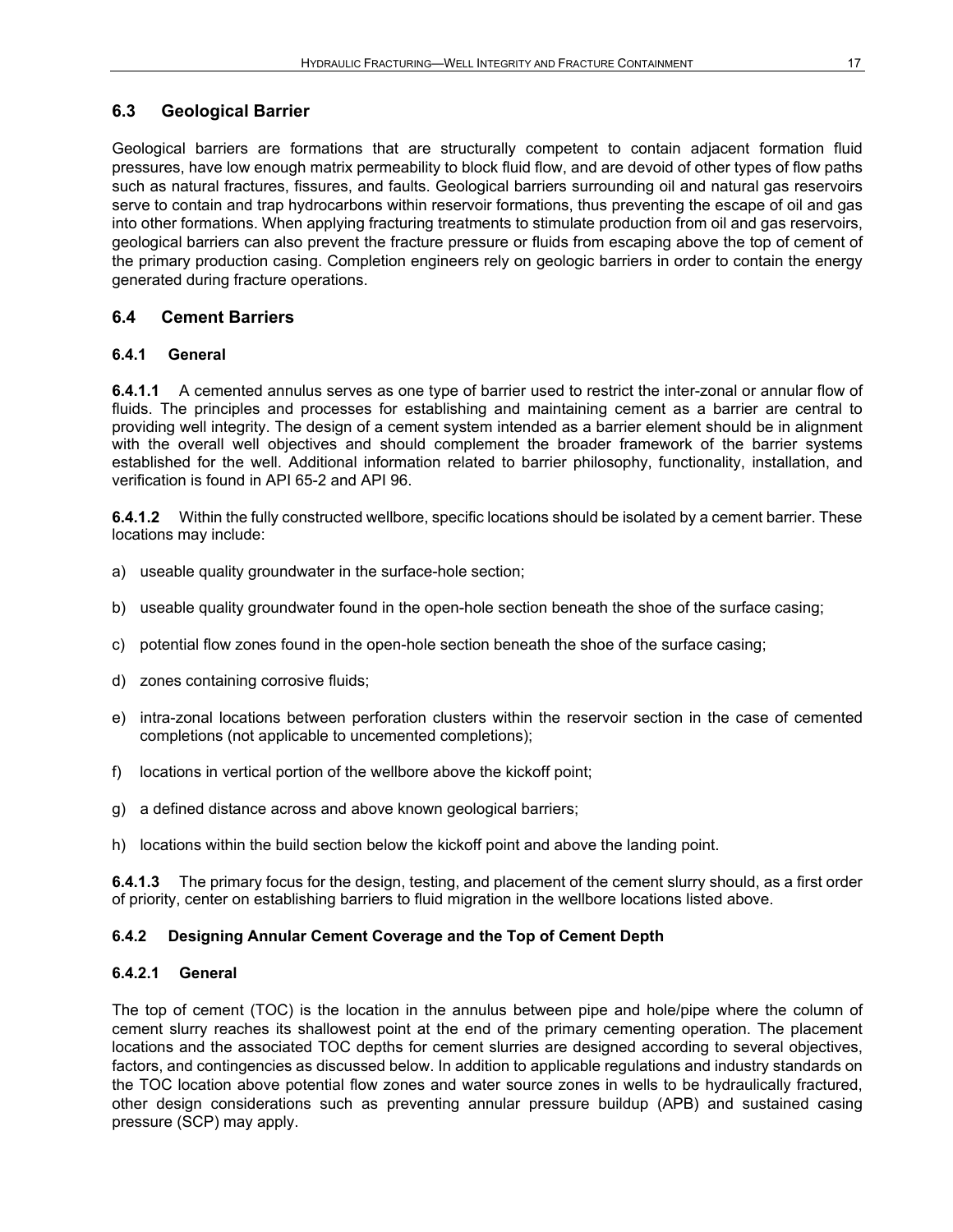#### **6.4.2.2 Isolation of Water Zones**

Useable quality groundwater should be isolated by cement that is suitable to prevent annular cross-flow of fluids between zones. When useable quality groundwater is exposed in surface casing holes, the TOC is at the surface and verified by a returned volume of cement slurry flowing out of the well during cement slurry placement. When useable quality groundwater is encountered deeper than the surface casing setting depth, they may also require cement coverage.

#### **6.4.2.3 Isolation of Potential Flow Zones**

Potential flow zones are isolated using cement slurries and practices designed to prevent influx of fluids into the annulus. TOC selection and cement slurry design should consider local or regional knowledge of potential flow zones that can result in SCP or adversely impact cement sheath quality, respectively. Consideration should also be given to the potential for fluid flow into the annulus from adjacent injection wells. The TOC is typically designed to be 200 ft to 300 ft measured depth above the highest potential flow zone or may be defined by applicable regulations.

## **6.4.2.4 Isolation of Production Zones**

The design TOC should be estimated by engineering methods that take into account factors such as well path and architecture, fracture height/length growth, flow potential/transmissibility of formations above the reservoir, hole quality, ECD limits while cementing, mud displacement efficiency, etc.

In the absence of engineering guidance to indicate otherwise, the minimum cement height above a production zone to be hydraulically fractured should be 500 ft (152 m) measured depth above the highest point of the induced fracture. In the case of a horizontal well to be hydraulically fracture stimulated, unless otherwise indicated by an engineered evaluation, the minimum recommended cement height is 500 ft (152 m) measured depth above kickoff point. If an uncemented liner is run, the minimum cement height above the host casing shoe should be 500 ft (152 m) measured depth. The 500 ft (152 m) measured depth minimum recommended cement height may be extended to improve cement isolation depending on specific well conditions such as build rates used above the last planned fracture in curve, whether an intermediate casing string has been set, or presence of a known geologic seal. The designed TOC must conform to applicable regulations.

#### **6.4.2.5 Industry Standards**

Besides regulations and industry standards on the TOC location above hydrocarbon zones or groundwater, industry standards recommend TOC locations for other reasons such as preventing APB and/or SCP. See API 65-2, API 90-2, and API 96.

# **6.5 Mechanical Barriers**

The design of mechanical sealing devices being used as a well barrier is addressed in the sections below, in other parts of this document and in other API publications, including API 65-2 and API 96. The design of any mechanical well barriers should be performed in accordance with the objectives of the overall well barrier plan as discussed above. When utilizing mechanical barriers, the equipment should only be installed and operated in accordance with the manufacturer's recommended practice and other industry standards relating to the design, selection, and placement of barrier devices and barrier installation equipment. For packers that are to be used as fracture containment, the loads that these packers will be subjected to and their performance ratings should be documented in the basis of design.

The operator, in cooperation with the manufacturer, may elect to confirm the operating envelope of equipment through additional qualification testing. Equipment qualification methods may include finite element analysis and/or static and dynamic testing of entire components, sub-components, or material billets. Additional qualification tests can be necessary in those cases where the operator wishes to verify that the equipment satisfies the functional requirements of a particular well application.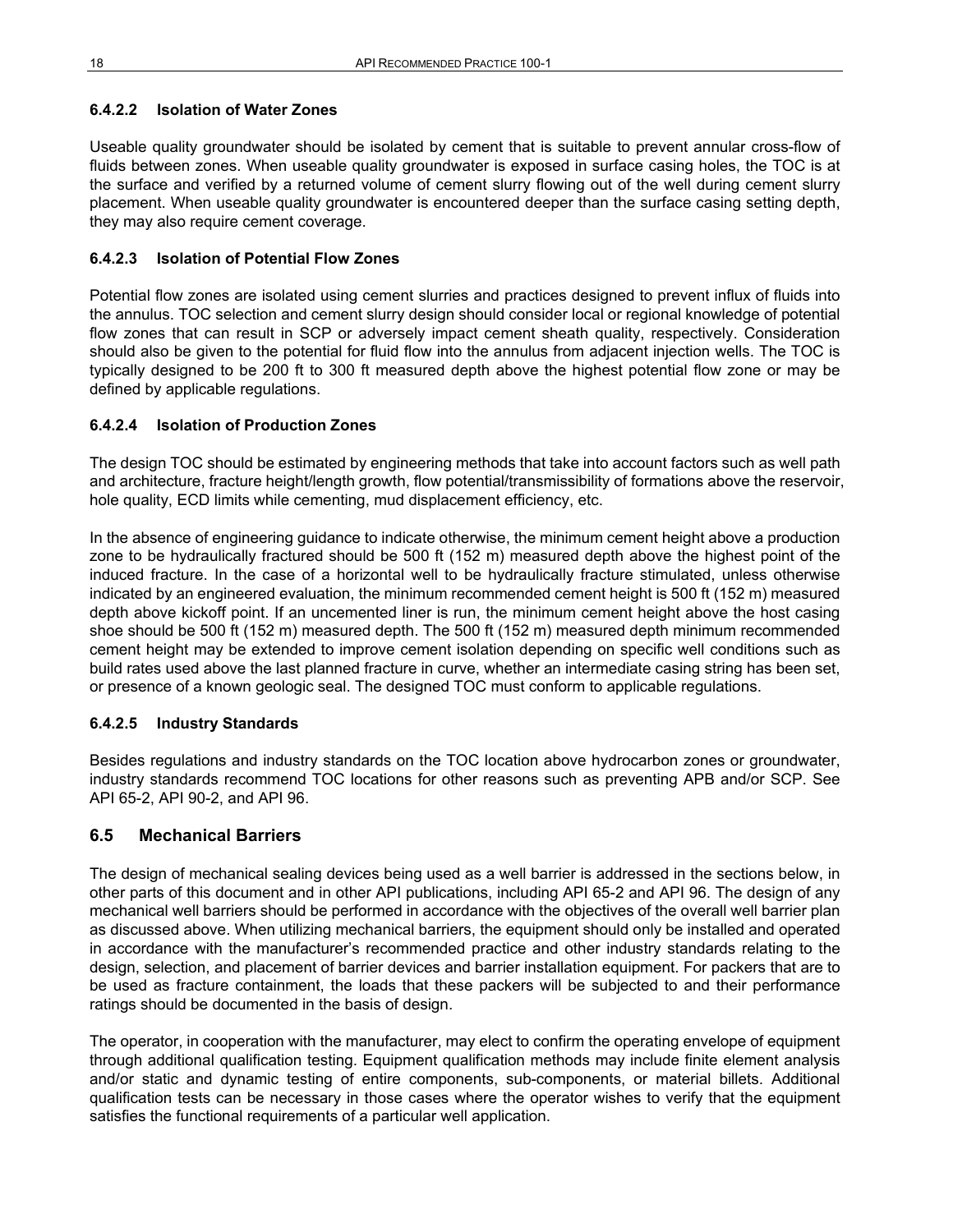# **6.6 Barrier Verification**

#### **6.6.1 Acceptance Criteria**

Acceptance criteria should be established for the verification of each barrier in the well. The levels of acceptance may result in classification of the barrier as being verified, either as a tested or a confirmed barrier. Acceptance criteria define the conditions to be fulfilled to verify the integrity of the barrier for its expected application. Barrier verification results should be retained as required by local regulations or by company policy.

#### **6.6.2 Geological Barrier Verification**

Verification of geologic barriers is subject to interpretation and cannot be directly confirmed. Listed below are some examples of confirmation methods:

- a) mechanical testing of cores taken in field or well;
- b) log analysis;
- c) offset well information;
- d) pressure testing in vertical or near vertical well early in life of field;
- e) microseismic testing to establish field barriers;
- f) chemical or radioactive tracers.

#### **6.6.3 Cement Barrier Verification**

**6.6.3.1** Successful placement of properly designed cement slurry can create a reliable annular barrier. However, verification of this cement barrier cannot be achieved directly through pressure testing in the direction of potential flow and to the anticipated loads.

**6.6.3.2** Verification that a cement barrier has been established may be determined by either direct or indirect operational/design indicators or a combination of both. These indicators may include the following.

- a) The anticipated surface pumping parameters (density, rate, volumes, pressures, etc.) were met, confirming the cement operation was executed as planned.
- b) The anticipated circulation of fluids during cementing placement was maintained.
- c) FIT or LOT values are within the expected range upon drill out.
- d) Casing was centralized as planned.
- e) Casing was rotated or reciprocated during cement placement as planned.
- f) Measured differential pressure of the fluids just prior to bumping the plug is consistent with expected values.
- g) Isolation is confirmed from cement sheath evaluation logs.
- h) No indications of fluid influx occurs prior to, during, or after the cementing operation.
- i) Laboratory tests conducted under simulated downhole temperature and pressure conditions with representative field-blended cement and field sampled additives/mix water indicate the performance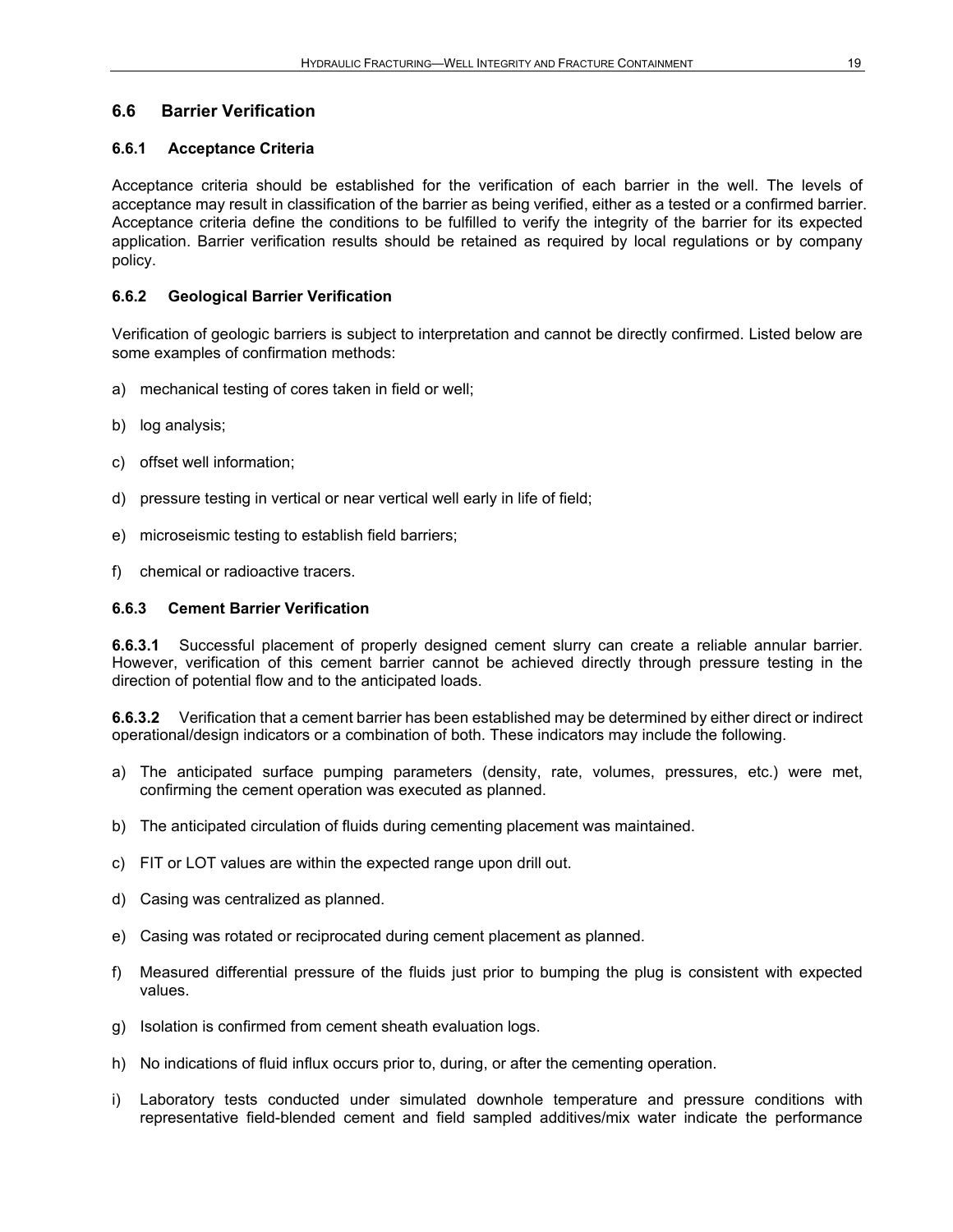design targets for the cement system were met. Additionally, unexpected surface treating pressure anomalies experienced during fracturing operations can indicate issues with quality cement job.

**6.6.3.3** As described in API 65-2, once set, cement is considered a physical barrier element only when it has attained a minimum sustained compressive strength of 50 psi (345 kPa) in laboratory testing.

#### **6.6.4 Mechanical Barrier Verification**

**6.6.4.1** The reliability of any well barrier is best verified if its sealing integrity is tested to expected loads in the direction of potential flow. However, pressure testing often cannot be used to verify a barrier's sealing integrity because potential load directions cannot be simulated within the well. If a mechanical well barrier cannot be verified by pressure testing in the direction of potential flow and to its full range of anticipated loads, consider one of the following alternative verification methods.

- a) Confirm the barrier's placement in the proper position in the well.
- b) Collect data or observations during installation of the physical barrier to confirm effective execution of the installation.
- c) If feasible, perform post-installation inspection of the mechanical barrier such as wellhead and liner-tops.
- d) If placement of a physical barrier cannot be confirmed, additional processes or procedures such as a monitoring plan may be used to enhance the well system barrier reliability in accordance with local regulations.

**6.6.4.2** If a mechanical barrier is found to be deficient during the course of operations and it cannot be repaired, reassess the remaining well barrier system reliability in accordance with regulations. The loss of a mechanical barrier may cause a reduction in the well reliability. As a part of the management of change (MOC) process, consider replacing the mechanical barrier if possible, or installing supplemental mechanical barriers, or using operational barriers. Additional information concerning mechanical barrier verification is contained in API 96.

# **6.6.5 Special Consideration: Critical Separation Wells**

#### **6.6.5.1 General**

Critical separation wells are wells where the zone to be fracture stimulated is close to the base of useable quality groundwater. These wells require additional review to determine if adequate barriers are in place to protect useable quality groundwater. Such separation wells can include one or more of the following characteristics:

- a) the vertical distance between base of useable quality groundwater and the zone to be fracture treated is less than 1000 ft (305 m);
- b) the geology between the base of the useable quality groundwater and zone to be fracture treated is complex and thereby there may not be an adequate barrier to protect the useable quality groundwater;
- c) wells where local regulatory agencies or local knowledge indicate that there may not be an adequate barrier.

#### **6.6.5.2 Verification Considerations**

For critical separation wells, the operator should perform an additional technical review early in the field development and gather additional data to verify adequate fracture treatment barriers,

The following are some mitigation measures that, where applicable, may be implemented to provide protection of useable quality groundwater for critical separation wells.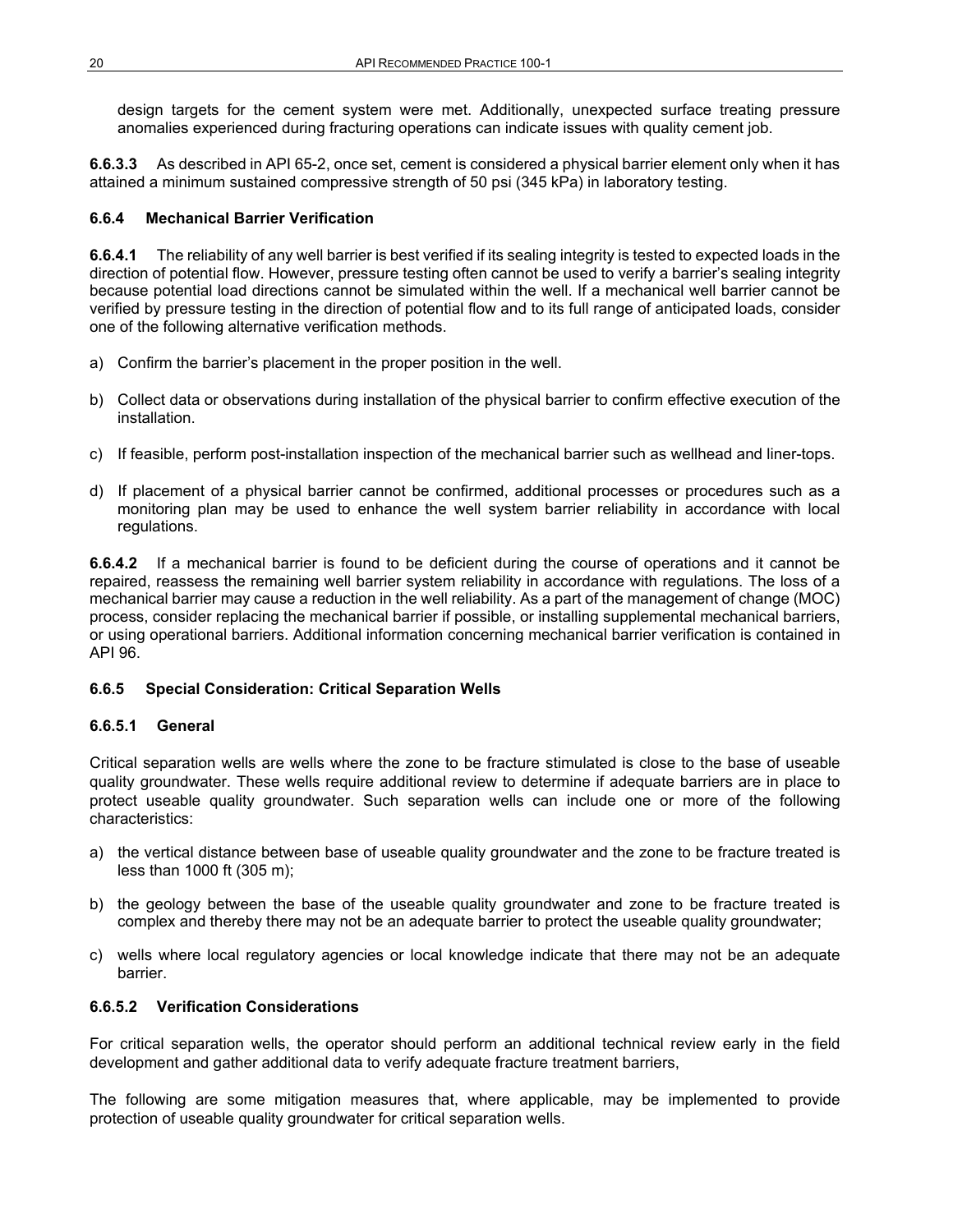a) Cement brought inside the surface casing or last casing shoe set protecting useable quality groundwater and cement allowed to set and develop 500 psi (3447 kPa) compressive strength before any additional casing movement or casing pressure test is performed (casing can be tested prior to the cement setting; see 5.3.5).

NOTE By bringing cement above the useable quality groundwater, the protective casing shoe prevents monitoring this casing shoe during fracture stimulation. Refer to local regulations concerning annulus pressure monitoring during fracture stimulation operations.

- b) Implement recommended cementing practices noted in 7.2 such as hole cleaning, pipe movement, and centralization.
- c) A cement evaluation tool should be run to assess radial cement integrity on the first few wells in the field.
- d) Fracture design and modeling should be performed to estimate fracture growth relative to this separation for the first few wells in the field.
- e) Three-dimensional fracture mapping methods such as microseismic monitoring on first test well(s) in the area to model barriers and fracture containment.
- f) During job execution, closely monitoring fracture pressures for variances (low or high) from plan and the job immediately suspended if the pressures vary from the pre-job defined values and not resumed until the cause of the pressure deviation is determined and a remediation plan is developed.
- g) Tracers or other surveillance methods can be used to identify the top of the fracture treatment.
- h) Use alternative stimulation techniques.

# **7 Cementing**

#### **7.1 General**

**7.1.1** Wells that are hydraulically fractured require appropriate levels of engineering design in order to establish an isolated wellbore. Guidance for zonal isolation practices and requirements for cement design, testing, and placement is found in API 65-2. Additional guidance can be found in industry recognized sources such as the Society of Petroleum Engineers (SPE), the International Association of Drilling Contractors (IADC), and from best practices established by service companies and operators.

**7.1.2** Additionally, consideration should be given to those actions required to isolate the wellbore in a horizontal environment. In a horizontal completion, the production casing is isolated, usually with cement, in a range of well deviations from horizontal to vertical. The ability to establish adequate zonal isolation is impacted by the variation in deviation across the well trajectory. Careful consideration should be given to achieving adequate casing standoff, in order to promote mud displacement with cement in the vertical, deviated, and horizontal sections of the wellbore. The objective of this phase of the well construction is to produce a cemented annulus capable of containing the hydraulic fracturing treatment within the intended interval.

**7.1.3** Operators should also recognize that operations conducted for a specific purpose in one section of the well can have unintended consequences in another part of the well. Furthermore, even those activities being conducted outside the wellbore, such as the impact of offset well operations, shall be managed during the drilling and cementing phase of well construction.

#### **7.2 Pre-job Considerations**

#### **7.2.1 Hole Cleaning Considerations**

Hole cleaning is important to achieve effective cuttings and gas removal and to maximize mud mobility. The hole should be conditioned before tripping out to run casing and again when casing is on bottom before cementing.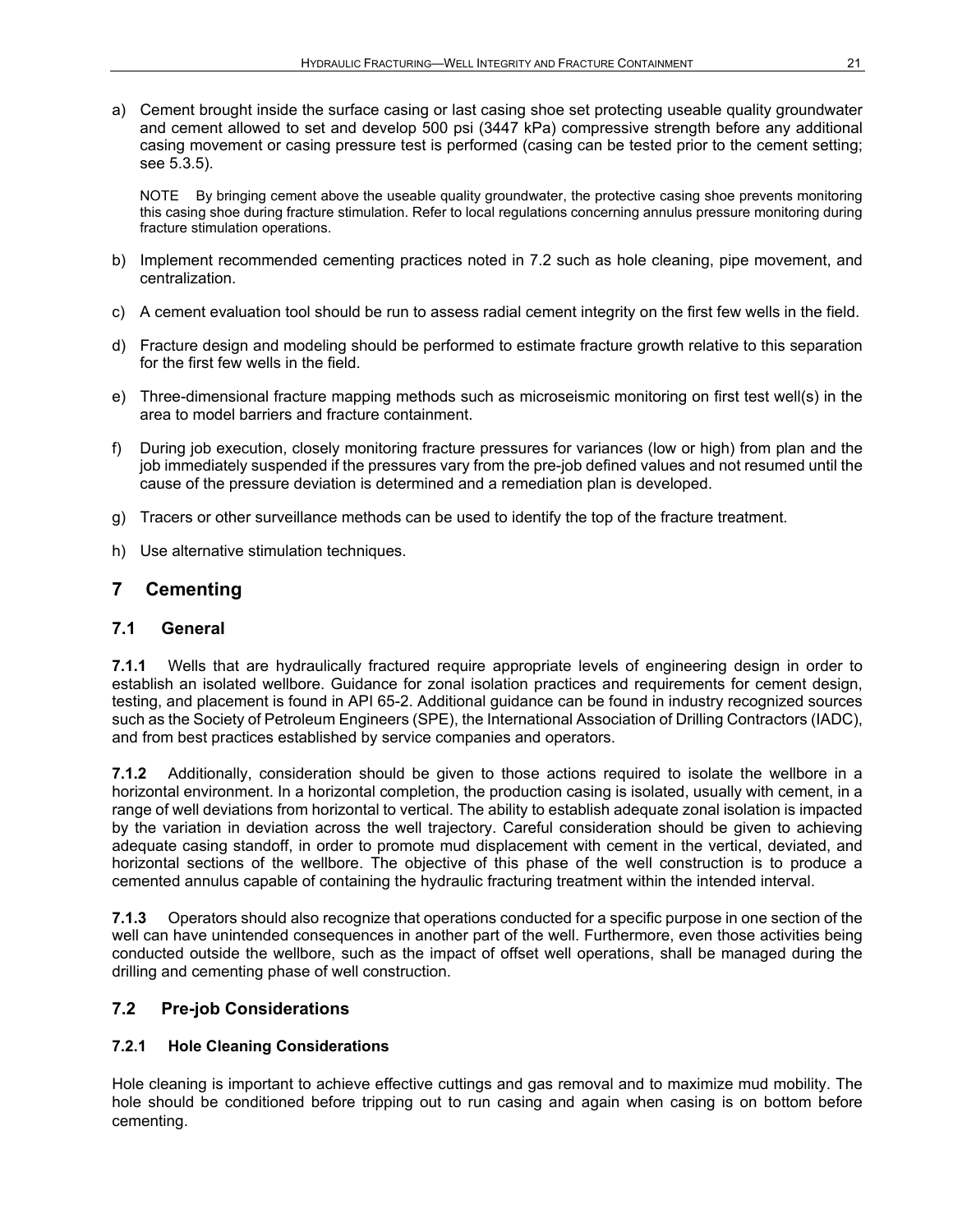Hole cleaning in horizontal wells is more challenging due to solids settling, higher ECD, and eccentric tubulars. Additional drilling practices are needed to manage the formation of solids beds. Horizontal wells can require significantly longer circulation periods compared to more vertical wells in order to maximize mud mobility.

# **7.2.2 Casing Centralization**

Effective pipe centralization is a critical component in achieving successful cement placement and the extent of centralization and its effect on fluid placement should be modeled.

# **7.2.3 Casing Movement**

The use of pipe movement (reciprocation and/or rotation) during casing placement assists in achieving effective bulk drilling fluid removal. Pipe movement significantly improves the probability of flow being achieved on all sides of the annulus. While reciprocating pipe aids in the drilling fluid removal, it also imparts certain swab and surge pressures in the well that can lead to fluid influx or losses respectively. Computer simulation can be used to estimate such swab and surge pressures to enable their management within acceptable bounds. The results of these simulations then provide guidance on maximum allowable reciprocation rates that will prevent such losses or influx from occurring.

Additionally, industry studies have demonstrated that pipe rotation achieves better fluid displacement than reciprocation alone. Depending on well conditions, rotational rates of 5 rpm to 40 rpm have proven extremely effective in improving mud removal. In terms of actual execution, the use of reciprocation and rotation present certain operational challenges. When reciprocating pipe, it is important that the pipe does not become stuck in a position that prevents it from properly landing out in the wellhead at the end of the cement job. It should be noted that under certain conditions that pipe reciprocation is not achievable. The ability to rotate pipe may also be restricted by, for example, the amount of torque that can be applied may be a limiting factor. Torque limitations may be due to the casing connections themselves, running tools, or the rig equipment. In order to impart rotation on full casing strings, a rotating cement head would be required. Liners are often suitable candidates for rotation, but only if a rotating liner hanger has been specified.

#### **7.2.4 Cement Slurry Design and Testing Parameters**

**7.2.4.1** The well construction objectives determine the detail of cement coverage and performance requirements for each hole section. The typical cement performance areas to which close attention is given during the design and testing process include (but are not limited to) gas control, static gel strength development, fluid loss, free fluid, slurry stability, thickening time, rheology, and the developed cement compressive or sonic strength. The mechanical parameters of the set cement will also be an important consideration in maintaining the cement barrier under the loads induced by changes in temperature and pressure during the hydraulic fracturing operations.

**7.2.4.2** Operators should evaluate fluid flow potential during the well planning and drilling phase, in order to address the potential for fluid flow into the cemented annulus. If the intervals exposed during drilling of the borehole are capable of producing flow after cementing, contingency plans should be developed to use cement designs incorporating fluid control technologies. This includes gas-containing intervals in the shallower sections of the well and charged injection intervals, and it may extend into the hole section covered by the surface casing. Post-cementing operations such as pressure testing casing, slacking off casing and setting casing slips, drilling out of casing, etc. should also be accounted for in the impact on post-cement setting and prevention of creating potentially conductive channels.

**7.2.4.3** Operators should identify those intervals within the drilled hole section that have the potential for flow. Zones with flow potential, either identified by predrilling methods or that flow during drilling, should be covered with cement slurries designed to prevent flow after cementing, and the cement placement mechanics should be designed to maximize drilling fluid removal.

**7.2.4.4** The process elements and considerations related to cement slurry design, testing, and placement are listed below and described more in-depth in API 65-2. These elements are as follows: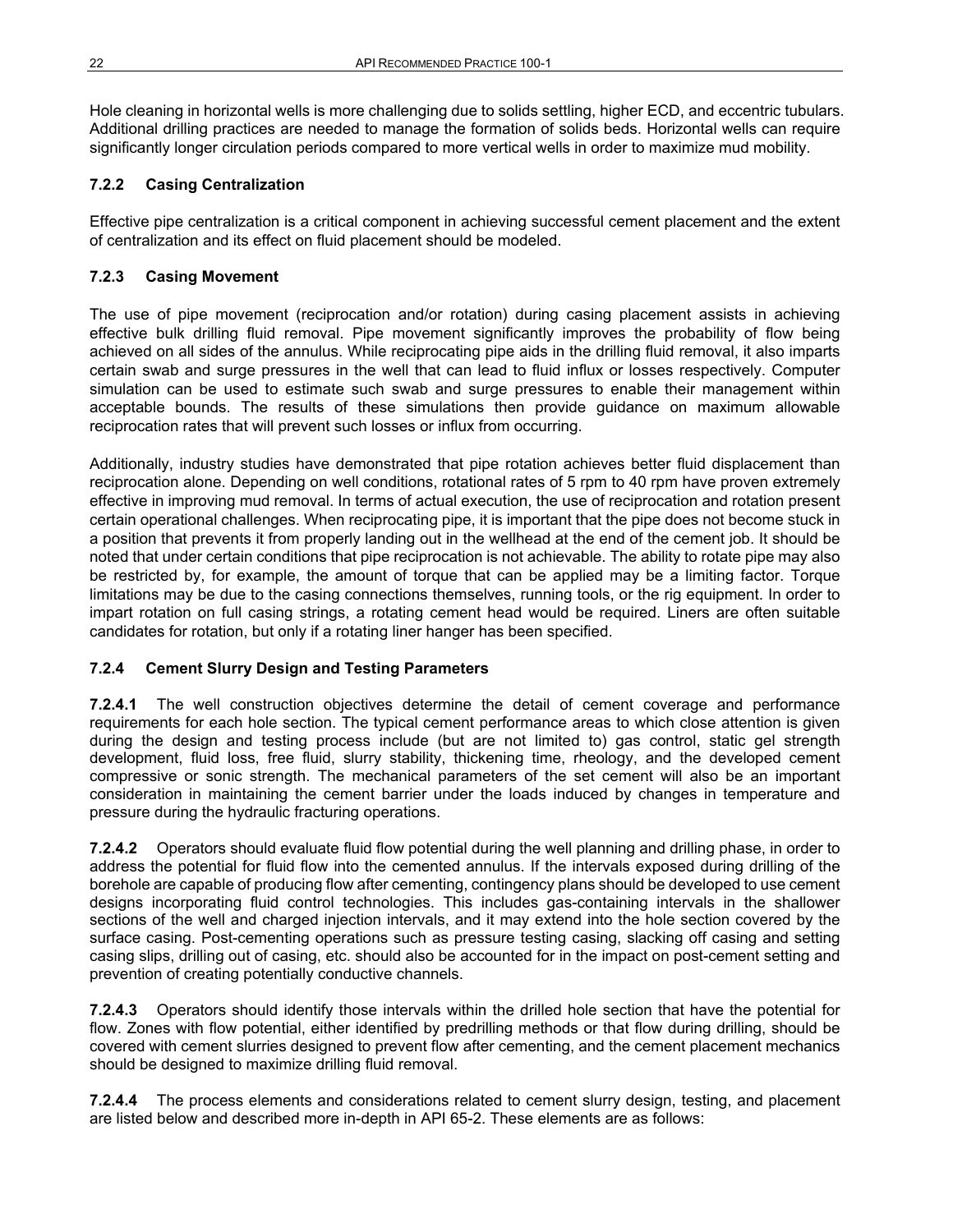- a) cement slurry thickening time;
- b) cement slurry free fluid;

NOTE It is important to prevent a high-side fluid channel in the horizontal section.

- c) cement slurry fluid loss;
- d) cement slurry stability;
- e) cement compressive strength;
- f) cement slurry static gel strength;
- g) cement pre-flush (wash) and spacer design;
- h) cement slurry fluid velocity;

NOTE Fluid velocity may be limited in horizontal sections of wells compared to vertical sections due to increased ECD.

i) fluid rheology/density hierarchy.

NOTE In highly deviated or horizontal sections, designing for effective rheology hierarchies supersedes the density hierarchies as the critical placement parameter regardless of the cement densities that are being used.

#### **7.2.5 Cement Placement and Thermal Modeling**

**7.2.5.1** Computer-based cement placement simulators and thermal models allow the cement design engineer to optimize the cementing operation in terms of the fluid hierarchy, the fluid pump rates, the casing centralization/mud displacement, and the cementing test temperature(s). These models eliminate the need for users to depend on inexact rules of thumb and provide assurance and continuity across the cement design process. A wide range of industry models are available, but variation in the computational complexity and functional capability exists in the currently available well engineering software that is used. These models are engineering tools; users should recognize the capabilities and the limitations of each model and apply sound engineering judgment in their application.

**7.2.5.2** Typical modeling capabilities include the following.

- a) Hydraulic simulations to predict the ECD during placement and equivalent static density (ESD) after the cement is in place. This modeling is performed to determine if the wellbore pressures during and after cement placement are within the pore pressure/fracture gradient window of the hole section and to allow the designer to make necessary adjustments to achieve this objective. ECD management during cement placement in a horizontal wellbore may be challenging, especially the case in smaller hole size/casing configurations (i.e. 6.75-in. hole  $\times$  4.5-in. casing). See API 65-2 for additional information concerning ECD modeling.
- b) Dynamic surface pressure predictions.
- c) Foamed cementing calculations (as applicable).
- d) Calculation of the resulting casing swab and surge pressures.
- e) Centralization/standoff calculations.
- f) Efficiency and achievement of mud displacement.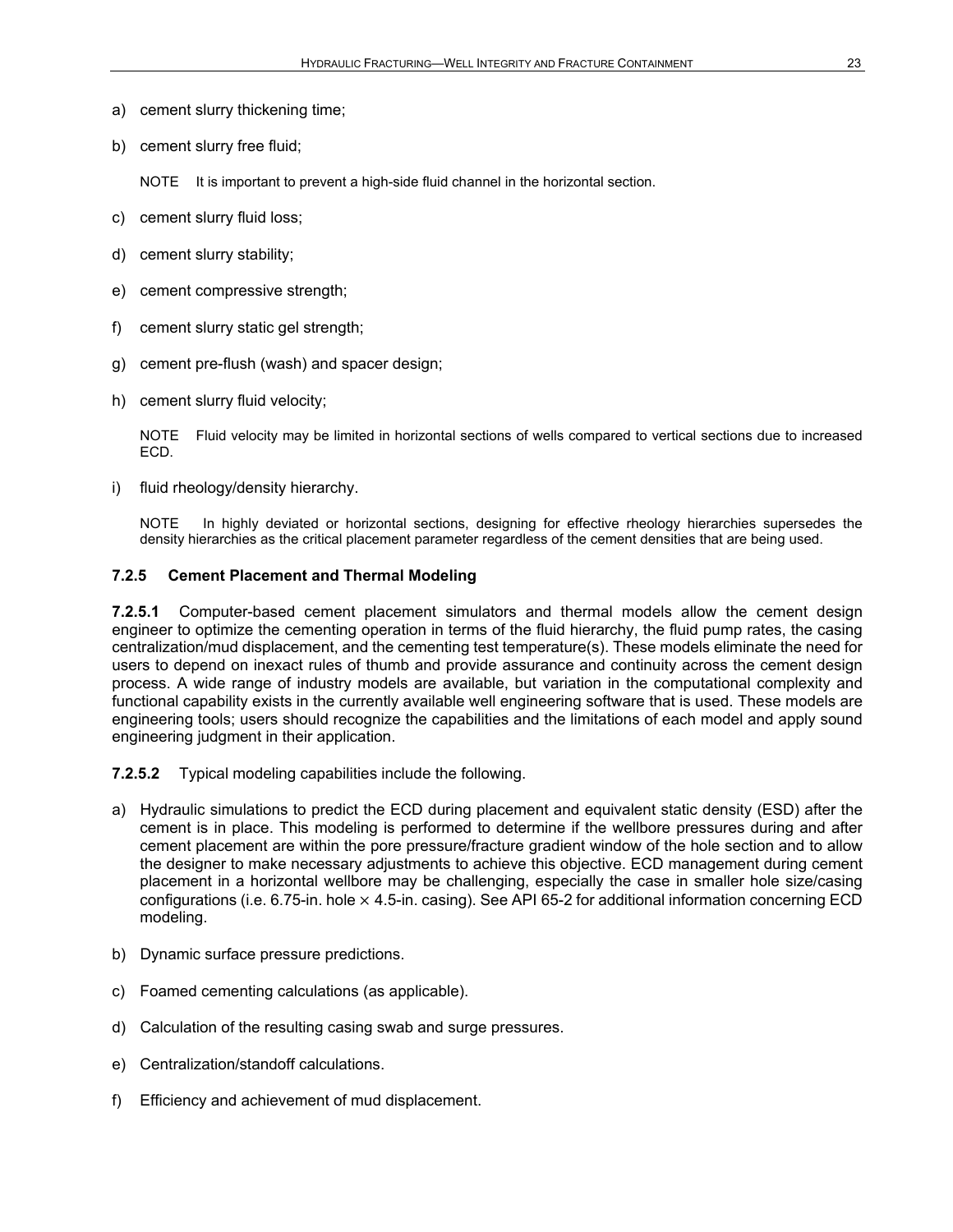g) Circulating and post-cementing operation temperature profiles. In cases of highly deviated and horizontal wells, the test schedules in API 10B-2 cannot be used.

**7.2.5.3** Wellbore stress modeling can also be used to evaluate the cement performance under the pressure and temperature changes imposed by the anticipated hydraulic fracturing operation(s).

# **7.3 Cementing Operations**

**7.3.1** Surface observations made both during and after placement of the cement can be used to establish confidence in the quality of the isolation provided by the cement sheath. This entails verification that the operation was executed and met the proposed targets as planned. These parameters include (but are not limited to) the following.

- a) The cement slurry performance has been verified by laboratory testing under representative well conditions and meets the desired design criteria.
- b) The centralization program was followed as planned in the job design.
- c) The volume of returns are as planned or modeled, with no unexpected loss of fluid returns observed or indications of fluid influx prior to, during, or after cement operations.
- d) Proper concentration of cement additives were used.
- e) The planned fluid pumping schedule for the job was followed.
- f) Deviation occurred from the cementing plan, such as an inability to maintain the desired cement slurry and spacer density, or the use of less-than-designed volume.
- g) The measured mud and cement properties [plastic viscosity (PV), yield point (YP), gels] are similar and representative of those that have been used in the pre-job modeling.
- h) Deviation occurred in the calculated versus measured differential pressure profile of the cement just prior to bumping the plug.
- i) The top cement plug is landed at the appropriate displacement volume.
- j) The float equipment holds.
- k) Where applicable, the liner hanger expanded successfully or liner-top packer set and tested.

**7.3.2** In the above cases, where an exception to any of these criteria has been experienced, the establishment of an appropriate barrier(s) can be in question and further assessment may be necessary. A contingency plan should be in place and implemented if an exception to the above criteria occurs during the mixing and placement of the cement slurry. A cementing operation conducted that generally follows the parameters identified above can be considered to have produced a barrier when a sustained 50 psi (345 kPa) unconfined compressive strength has been reached.

# **7.4 Cement Sheath Evaluation**

Caution should be exercised when using cement evaluation logs as the primary means of establishing the hydraulic competency of a cement barrier. The interpretations of cement evaluation logs are based on inferences from downhole measurements, and as such the interpretation of cement evaluation logs can be highly subjective. Refer to API 10TR1 for an overview of the attenuation physics, features, and the limitations of the various types of cement evaluation logs.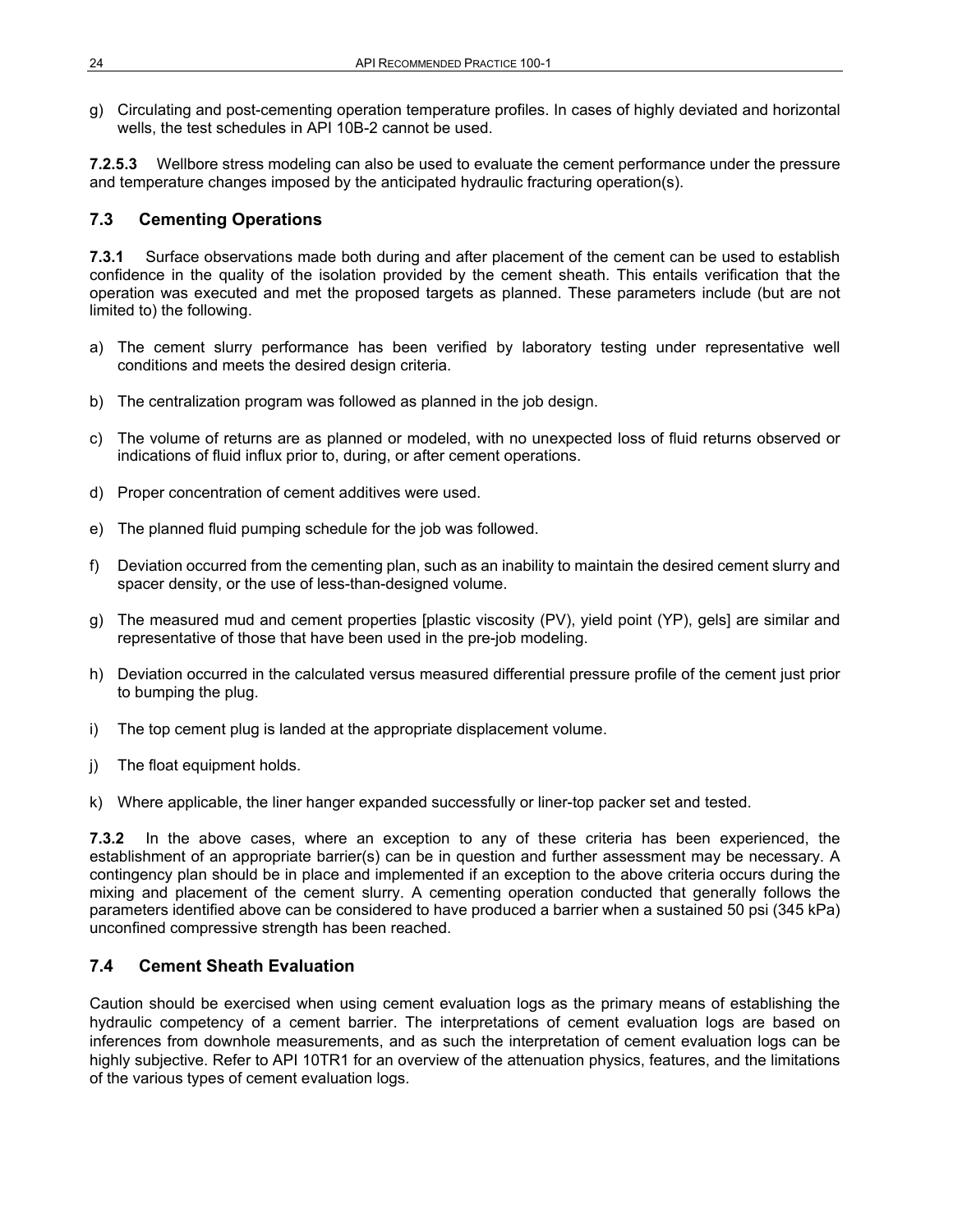# **8 Fracturing Design Considerations**

# **8.1 General**

In order to perform hydraulic fracturing operations, treatment fluids are pumped into the well at rates and pressures that result in the creation of a hydraulic fracture. The potentially unfavorable consequences of loss of well integrity and/or fracture height growth can be avoided using suitable approaches to job design and execution. In the early phase of planning, a conservative design should be generated based on appropriate and available basin data for the targeted formation. This basic design is refined with rock property (log, core, permeability, porosity) and/or diagnostic fracture injection testing (DFIT) data acquired from early project wells (provided as input to modeling), which reduces the risks related to well integrity and uncontrolled height growth. This process allows for design modification and optimization as more well performance information and geologic data become available.

# **8.2 Fracture Stimulation Objectives**

Fracture stimulation design is intended to enhance the well performance and to achieve economic success from improved production rates and ultimate reserves recovery. As such, the initial design will have a suite of goals such as achieving a particular fracture geometry and flow capacity: fracture half-length, width, height, and conductivity.

# **8.3 Fracturing Simulations**

Computer modeling should be used to simulate fracturing operations to better understand the potential injection pressure behavior of the desired fracture geometry. When it is impractical to do so for every individual well, it may be performed for a group of wells, as long as they have similar formation lithologies, treatment schedules, and wellbore properties (i.e. a baseline generic model). When a fracture treatment is not reasonably represented by a preexisting model, then the design should be based on the available data or conservative estimates.

# **8.4 Design and Other Considerations**

While enhanced production rates and improved resource recovery are the goals of fracture stimulation, safety is of the utmost importance. In line with safety, sustained well integrity and fracture height containment are considerations that can directly affect the stimulation design. In addition, a preliminary fracturing treatment design should consider personnel requirements, measures to protect human health and the environment, location size, on-site storage capability, pumping equipment needs, stimulation material selections (including fluid compatibility), and perforating plans. This preliminary treatment design is a primary input to the well basis of design, as the well construction and completion shall be designed to withstand the pressure and temperature changes that will take place during the fracturing treatment. Once the well has been constructed and the formation parameters are defined more accurately, a final fracturing treatment will be designed and modeled. This model can be verified and used as a basis of design for future stimulations in the field and the preliminary treatment design should take into consideration.

# **8.5 Formation Parameters (Uncertainties)**

**8.5.1** Understanding the geomechanical properties of a reservoir, and the adjacent zones, is one of the key data requirements for designing, executing, and maintaining zonal isolation. Since a fracture will take the path of least resistance, understanding the initial stress profile in the field is very important. A general understanding of the regional stress field is also important, since faults and other geological features can influence the amount and direction of the stresses laterally. Defining the barriers associated with fracture containment is of prime concern. The strength of a barrier is dependent on its stress in contrast to the other layers and specifically to the potential producing (target) layer. The thickness of a barrier and its various rock properties, such as Young's modulus and Poisson's ratio, will determine the depth of penetration into the barrier. This in turn will determine the upper barrier that will contain the fracture.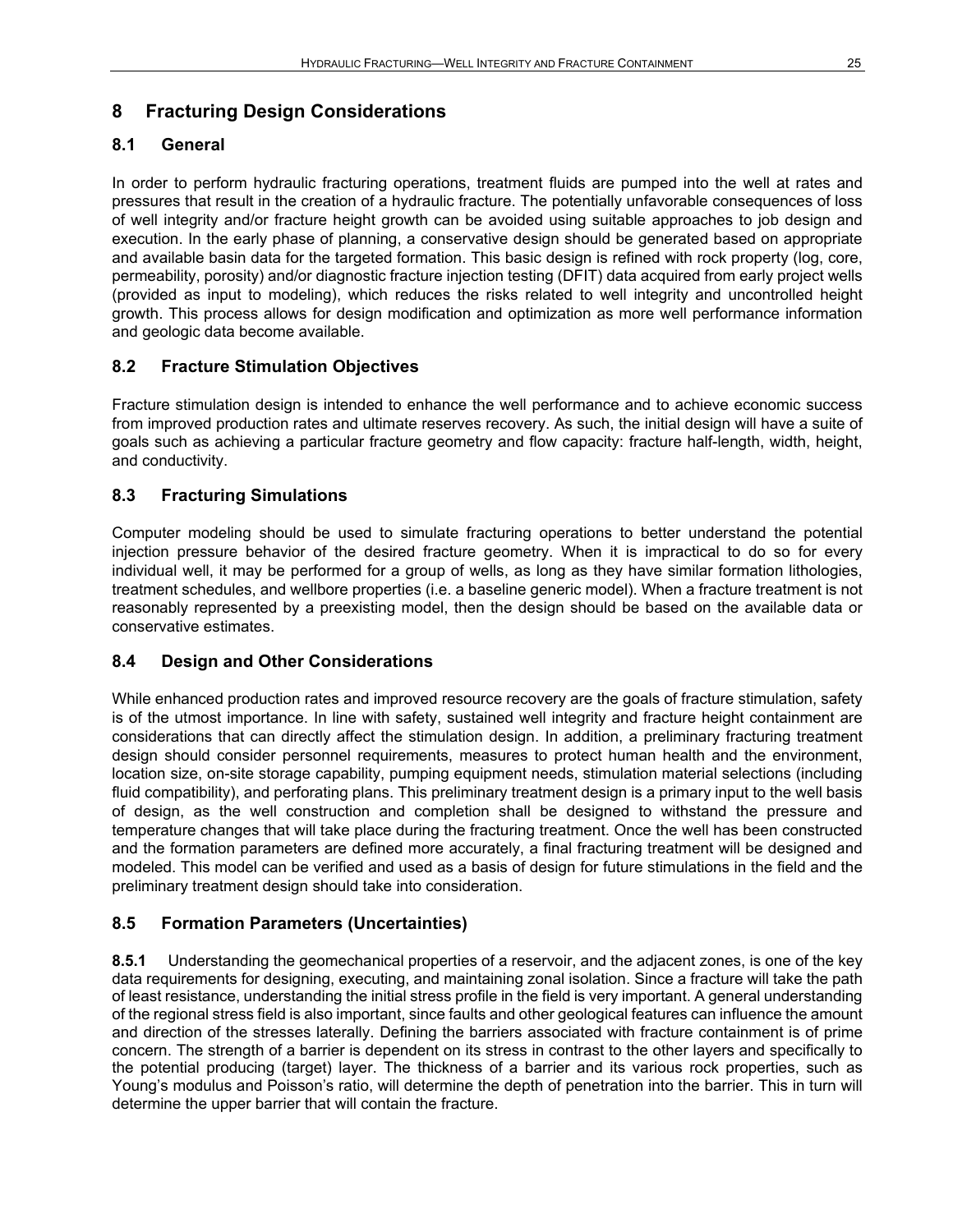**8.5.2** Analysis of previous fracture treatments is often the way of assessing this information. Pressure data acquired during the treatment may indicate whether the fracture has a confining barrier or not, including whether or not the barrier is being penetrated. Intersection of the fracture to natural fractures and faults may also be detected with the pressure data.

**8.5.3** Various types of logging can be useful in gathering rock mechanical properties data such as Young's modulus, Poisson's ratio, and stress anisotropy values. Acoustic or sonic logs are used to obtain "dynamic" rock properties. These are different from the "static" rock properties measured in the labs. Typically, logs are calibrated with core test data from the lab. Core data from the reservoir and the bounding layers should be included for proper calibration. The data acquired during the fracturing treatment will validate and calibrate the stress profile and mechanical earth model.

**8.5.4** Defining the uncertainty ranges of influential formation parameters (quality data, reasonable analogue, etc.) results in more robust estimates of the treating pressures and estimate of created fracture geometry. An understanding of a range of formation properties such as rock stress profile, Young's modulus, reservoir pressure, Poisson's ratio, and the presence and properties of natural fractures is important to create an appropriate fracture design. The modeling design can be as simple as a three-layer model (reservoir layer with upper and lower barriers) or as complex as a multi-layered model with well-defined layer properties. The input data to the model directly affects the expected behavior of fracture initiation, extension pressures, and estimate of geometry. If the anticipated pressures or height growth are a concern, then risk mitigations should be considered by directly altering the controllable fracture design parameters (decisions) as discussed below.

# **8.6 Controllable Fracture Design Parameters (Decisions)**

**8.6.1** One of the key fracture design considerations that operators can precisely control is the fracturing fluid. Fracturing fluids have

- different rheological properties (slick water, linear gels, crosslinked gels, visco-elastic surfactants, etc.), including considerations for how base fluid water quality affects these properties;
- different densities (water-based, oil-based, energized, foamed, etc.); and
- different combinations of additives (proppants, friction reducers, breakers, crosslinkers, etc.).

**8.6.2** These fluids will generate different fracture geometries and surface pressures. Fluid selection should be based on appropriate viscosity, proppant transport, and fluid leak-off control for the given temperature environment with minimal surface pumping pressure to create the desired fracture geometry. Fluid viscosity affects surface pumping pressure due to friction in the well and the fracture. Friction reducers or delayed crosslinkers can be used to reduce the magnitude of this friction and reduce the surface treating pressures. The effect of any restriction in the flow path, especially pipe size, on friction, and therefore on the maximum required wellhead pressure, can be significant.

**8.6.3** Proppant selection is mainly influenced by stress tolerance, the dimensionless conductivity target and transport property of the fluid selected. The physical properties of the proppant, (e.g. angularity, density), characteristic of fluid type (e.g. viscosity, density, proppant pack damage, etc.), and pumping parameters (volumes pumped, mass of proppant, slurry concentration, and pump rate) will affect the resulting fracture conductivity and geometry. In addition, erosion, corrosion, and stress-corrosion cracking of the downhole equipment should be considered and appropriate mitigations implemented in order to prevent potential mechanical failure of the tubulars at load conditions less than those designed.

**8.6.4** In cased and cemented completions, the location of the perforations in relation to stress barriers and the well trajectory directly affect the fracture geometry and treating pressures. Perforation parameters also influence injection pressures and fracture to wellbore connection. Due to the number of perforation combinations with differing stress profiles, the fracture propagation behavior is a complex nonunique solution. In open-hole completions, the complexity introduced by perforations in cemented cased hole is basically eliminated; however, a new set of complexities is introduced such as multiple fracture initiations, etc.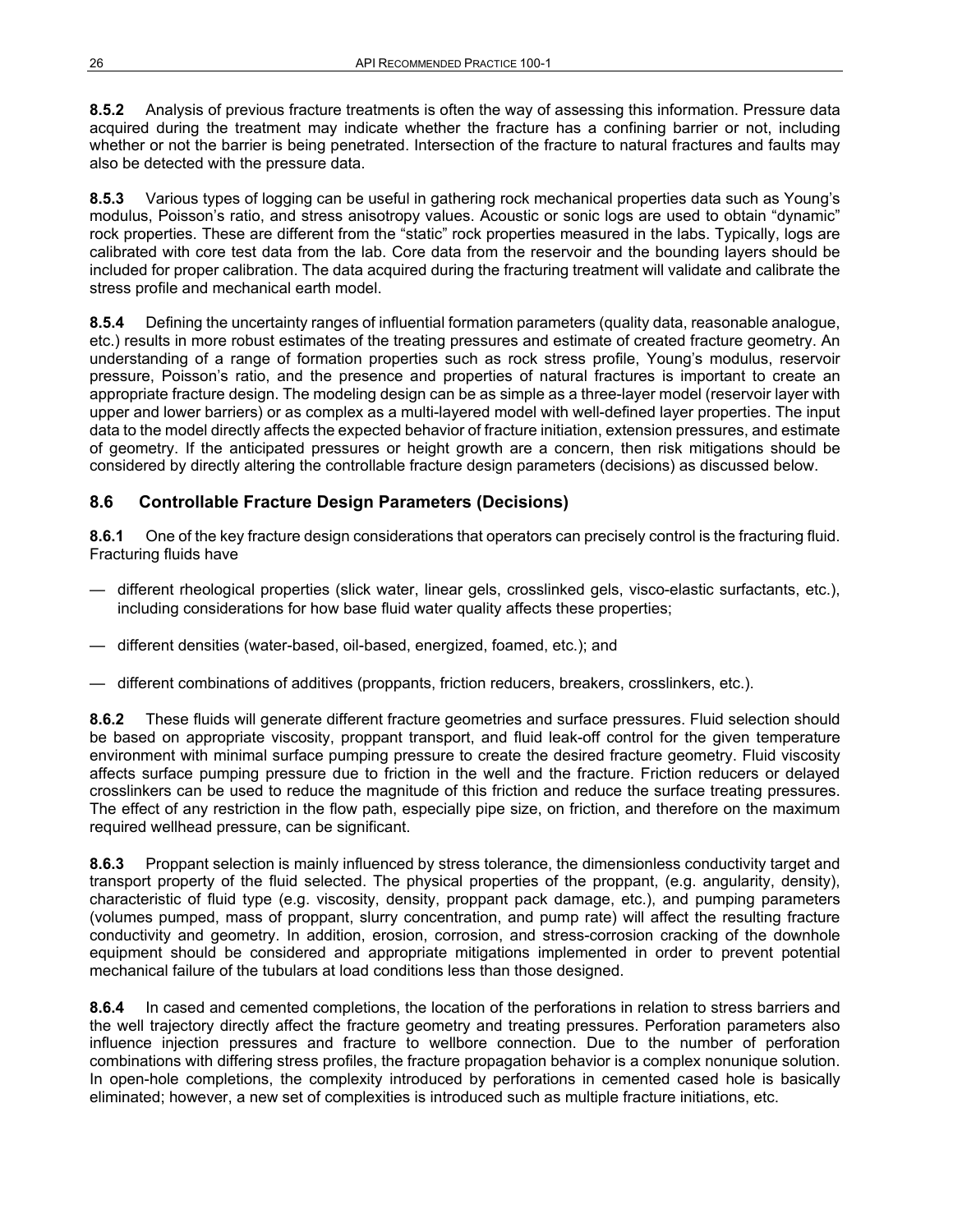# **9 Fracturing Execution Considerations**

# **9.1 General**

Fracturing execution, especially management of pressure, shall be performed within the limits of the well construction basis of design. Executional failure, by allowing wellbore pressure to increase above the calculated allowable limits, can result in unfavorable consequences to the system well integrity and/or undesired fracture height growth. A properly executed fracture design requires close collaboration between the operating company and the many service providers and vendors. Fracture designs should be reviewed with information such as

- the indicated TOC,
- actual temperatures and fluid properties, and
- previous case history data.

These updated designs should subsequently be reviewed and approved by the operator and the service company. A job safety analysis should be conducted prior to the fracturing treatment, in order to appropriately identify the possible risks to the personnel and equipment on site. The risks identified should be reduced to an acceptable level through a combination of preventative and mitigating measures.

# **9.2 Completion Execution Objectives**

Fracturing execution objectives are numerous; however, for the purposes of this discussion they include the following:

- a) performing well operations safely;
- b) retaining the stimulation treatment fluids within the wellbore and intended formation;
- c) retaining the produced fluids within the wellbore;
- d) providing optimal well performance allowing the well to deliver the projected production rate and reserves.

# **9.3 Surface Equipment Selection**

**9.3.1** Mixing and pumping equipment should be selected on the basis of the primary job parameters (volumes of fluid and proppant, type of fluids to mix, maximum expected pumping rate and pressure).

**9.3.2** Wellhead isolations tools or a temporary fracture tree can be used to protect the production valves or the wellhead itself from damage resulting from proppant erosion/abrasion (see 5.9). High-pressure shutdown devices should be used to maintain a pressure safety margin and prevent damage to the system integrity (e.g. kick outs, trips, pressure-relief systems, etc.).

**9.3.3** Quality assurance and quality control should be conducted before and during the treatment. Instrumentation should be calibrated before the treatment begins. The mixing, blending, pumping, etc. equipment should be tested for proper operation. During the fracture treatment, tanks should be strapped, fluid levels should be visually monitored, and sacks of solid material should be tracked to verify instrumentation is working properly.

#### **9.4 Pressure Monitoring and Management**

**9.4.1** The well operator, or the operator's designated representative, should be on site throughout the hydraulic fracturing treatment in order to verify that the fracture execution takes place in accordance with the program expectations. During the hydraulic fracture treatment, certain parameters should be continuously monitored. These parameters include, but are not limited to, surface injection pressure (psi), appropriate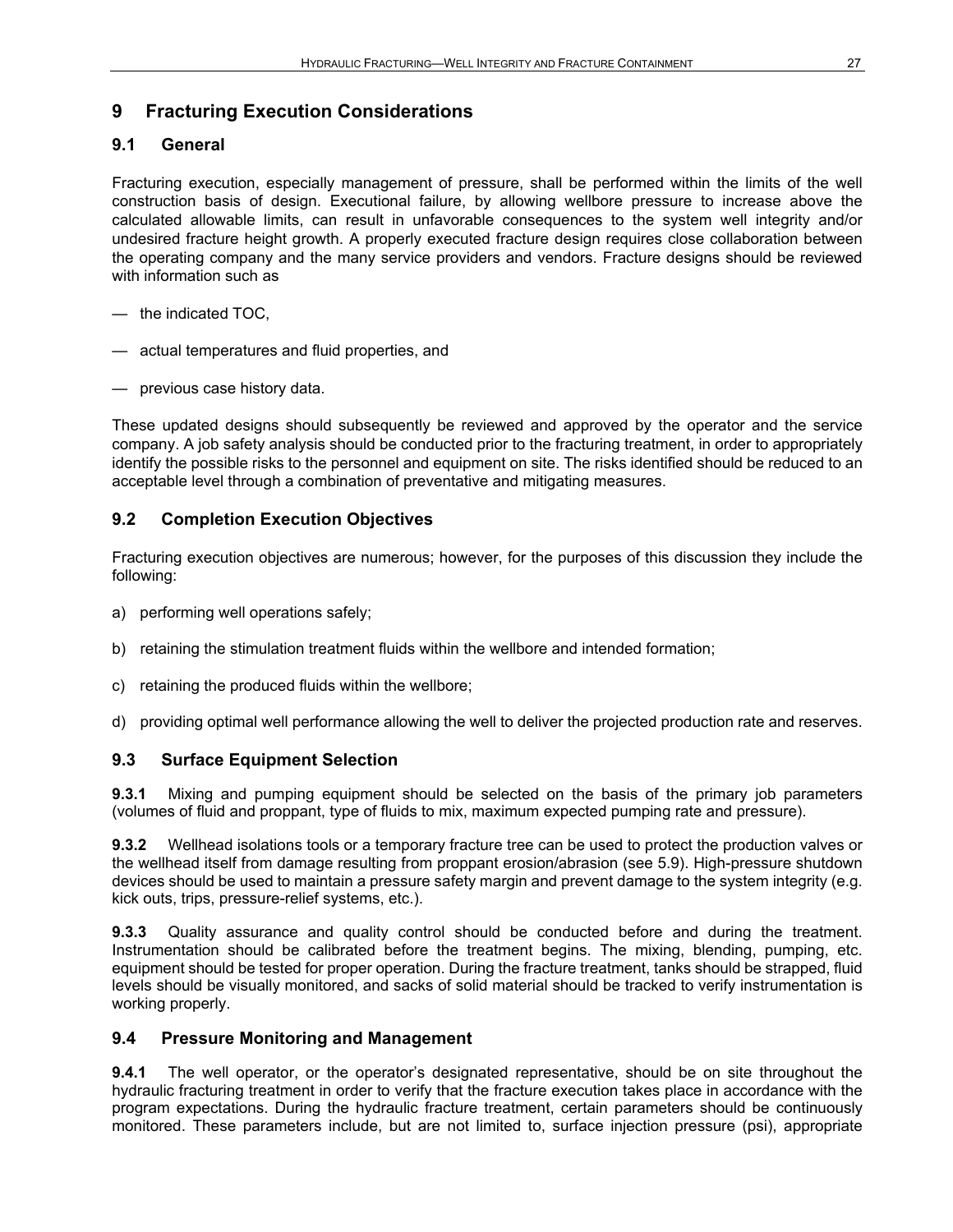annular pressure (psi), slurry rate (bpm), proppant concentration (ppa or ppg), fluid rate (bpm), and chemical additive rates.

**9.4.2** In order to improve the accuracy of the hydraulic fracturing modeling, a data calibration test (mini-frac or DFIT) may be conducted. This can provide useful information such as the closure pressure, fracture extension pressure, and leak-off coefficient. Data from the calibration test helps the engineers and service companies to refine the fracture design and reduce the risk of fracturing out of zone.

**9.4.3** Real-time pressure monitoring can provide an early indication of a screen-out, which can warrant the shutting off of proppant and initiating flush earlier than the original plan, in order to reduce high treating pressures. Pressures can increase rapidly, if treatment pump rate is increased, or a screen-out occurs. A suitable safety factor should be used in setting the maximum allowable treating pressure to protect people, equipment, and the environment. Systems are used for high-pressure fracturing pumps, which are activated by overpressure measuring devices that compare the actual pump pressure to the set pressure limitation for the pump, its discharge line to the wellhead, or the well itself. These systems are designed to provide for operating personnel safety and to prevent damage to equipment during fracturing operations.

**9.4.4** Casing annuli that are not cemented to surface and are accessible shall be monitored during the hydraulic fracturing treatment. For additional safety consideration, a pressure-relief system may be used. The relief valve, if used, should be set so that the pressure exerted on the casing does not exceed the burst of external casing and collapse of internal casing (if exposed), or cause failure of the casing shoe.

**9.4.5** During the execution of the hydraulic fracturing operation, if the treating pressure and/or annuli pressures deviate from anticipated pressures in a manner that indicates the mechanical integrity of the well has been compromised and continued operations pose a risk to personnel safety, equipment integrity, or the environment, the hydraulic fracturing operations should be immediately suspended and not resumed until the cause of the pressure deviation is determined and a remediation plan is developed.

# **10 Fracturing Model Optimization Considerations**

In areas where previous fracture stimulation treatments have been performed, the data collected can be used to calibrate and further validate fracture treatment models. However, in areas of little to no previous fracture stimulations, additional data may be needed. There are several technologies available and in development to provide that data, where applicable. These include, but are not limited to, the following:

- a) surface and downhole treatment pressure measurements;
- b) well testing and production measurements;
- c) temperature logs or distributed temperature sensing (DTS);
- d) tracers logs;
- e) surface and downhole microseismic measurements;
- f) surface and downhole tiltmeters measurements;
- g) production logs;
- h) open-hole image logs;
- i) cross-dipole sonic logs.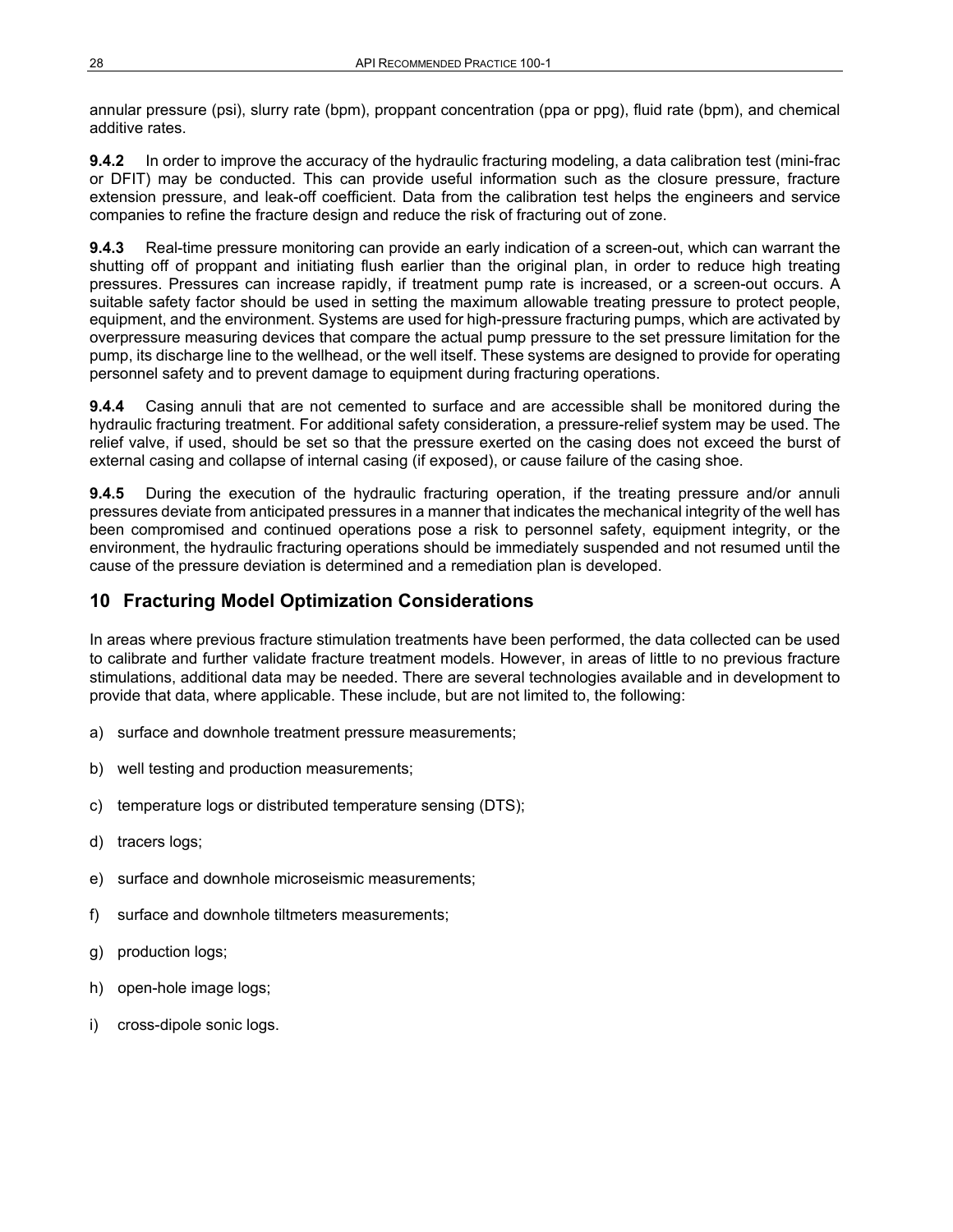# **Bibliography**

- [1] API Specification 5B, *Specification for Threading, Gauging, and Thread Inspection of Casing, Tubing, and Line Pipe Threads*
- [2] API Specification 5CT, *Specification for Casing and Tubing*
- [3] API Recommended Practice 7G, *Recommended Practice for Drill Stem Design and Operating Limits*
- [4] API Recommended Practice 10B-2, *Recommended Practice for Testing Well Cements*
- [5] API Recommended Practice 10D-2, *Recommended Practice for Centralizer Placement and Stop Collar Testing*
- [6] API Technical Report 10TR1, *Cement Sheath Evaluation*
- [7] API Technical Report 10TR4, *Selection of Centralizers for Primary Cementing Operations*
- [8] API Recommended Practice 90-2, *Annular Casing Pressure Management for Onshore Wells*
- [9] API Recommended Practice 96, *Deepwater Well Design and Construction*
- [10] API Bulletin 100-3, *Community Engagement Guidelines*
- [11] SPE 54360-MS<sup>1</sup>, A Comprehensive Monograph for Hydraulic Fracture Initiation From Deviated *Wellbores Under Arbitrary Stress Regimes*, April 1999, M.M. Hossain, M.K. Rahman, and S.S Rahman
- [12] SPE 152596, *Hydraulic Fracturing 101: What Every Representative, Environmentalist, Regulator, Reporter, Investor, University Researcher, Neighbor and Engineer Should Know About Estimating Frac Risk and Improving Frac Performance in Unconventional Gas and Oil Wells*, February 2012, G. King
- [13] SPE 145949, *Hydraulic-Fracture-Height Growth: Real Data*, October 2011, K. Fisher and N. Warpinski
- [14] IADC<sup>2</sup>/SPE 151470, Special Considerations in the Design Optimization of High Rate, Multistage *Fractured Shale Wells*, March 2012, C. Sugden, J. Johnson, M. Chambers, G. Ring, and P.V. Suryanarayana
- [15] SPE 125970, Montney Unconventional Gas—Next Generation, An Integrated Approach to Optimizing *Wellbore Completions Technology*, R.A. Schnell, N.C. Tapper, R. Genyk, D. Deliu, and H. Tavakol

l

<sup>1</sup> International Association of Drilling Contractors, 10370 Richmond Ave #760, Houston, Texas 77042, www.iadc.org.

Society of Petroleum Engineers, P.O. Box 833836, Richardson, Texas 75083, www.spe.org.